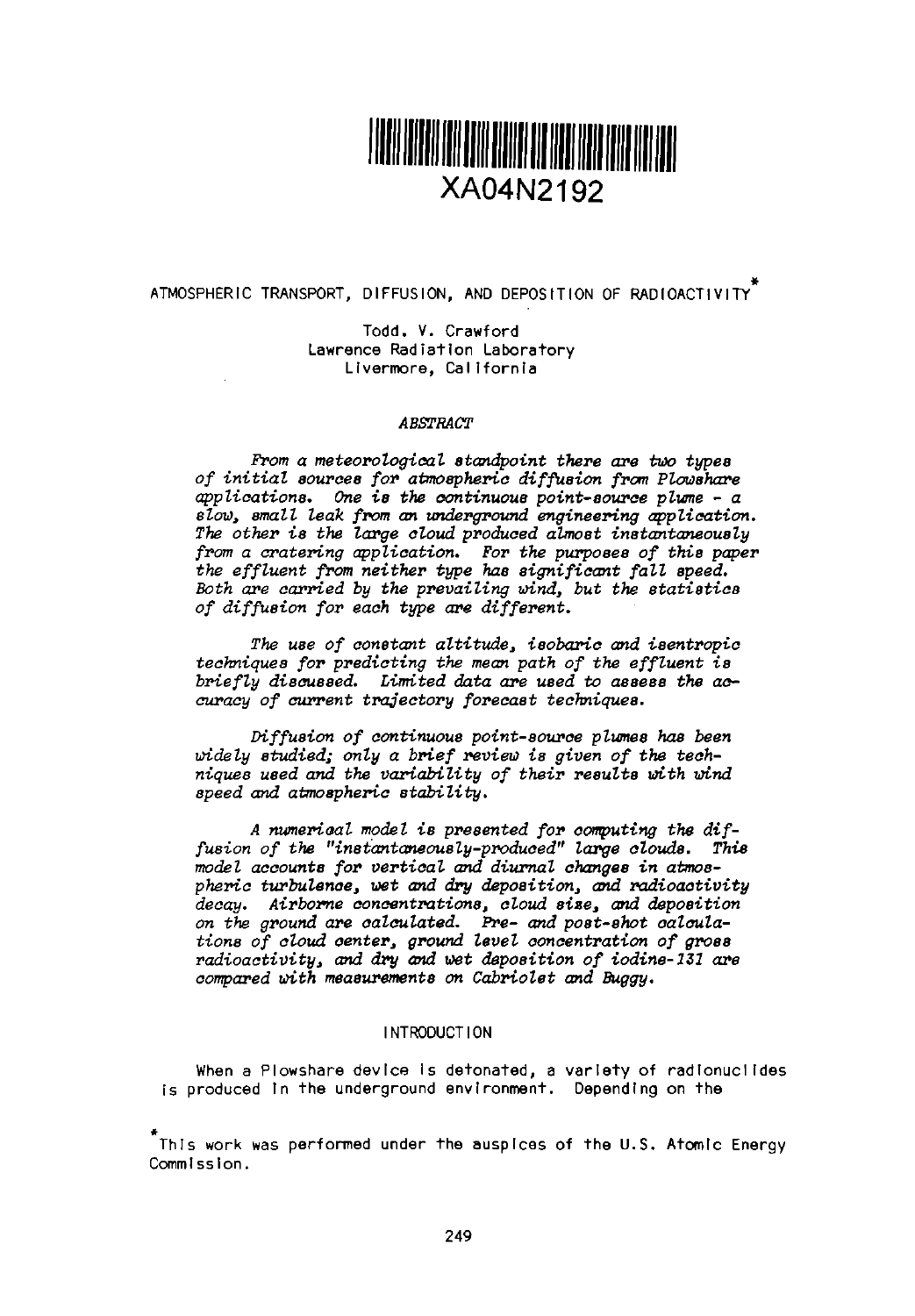particular Plowshare application some of these radionuclides, particularly the more volatile ones, may be released to the atmosphere. In the case of cratering applications, the majority of the vented radionuclides are attached to particulate matter and rapidly settle to earth. However, some of the material Is either in the form of gases or In the form of particles which are too small to have any significant fall speed.

The purpose of this paper is to discuss methods of predicting the atmospheric transport, diffusion, and turbulent deposition of the material which does not have any significant fall speed. An assessment of the relative accuracies of current prediction techniques will also be made.

Trajectory prediction techniques are common to the effluent which might be released from an underground engineering appi ication and from a cratering application. Thus, these will be discussed first. The diffusion and deposition of effluent from each application will then be discussed separately because the diffusion approach is different for each application.

## TRAJECTORIES

The most common method of constructing a trajectory Is the central tendency method. This method assumes that the wind field is invariant between times for which no data are available. The best available wind field analysis for the height of interest is used. This could be a streamline analysis or a contour analysis on constant pressure charts. Isotachs aid the analysis. To construct the trajectory, a point is moved along with the available wind field for a time period equivalent to the time between observation periods. This period of movement of the parcel is centered on the time of the analysis.

This central tendency method Is one of many possible kinematic methods of constructing trajectories. However, this is about the easiest method to use, and various studies<sup>1,2</sup> have shown that there is little difference in trajectory accuracy among the various kinematic methods, when the accuracies are averaged over a variety of synoptic situations. In any one particular case, one kinematic method may be somewhat better than another.

There are also dynamic methods of constructing trajectories which compute the acceleration of the air parcel. However, these are not widely used because they are more laborious to construct, and they require a high accuracy in the wind and pressure fields. This latter is true because the calculated acceleration is a small difference between two fairly large terms. Consequently, dynamic methods are seldom used In routine trajectory forecasting.

If the trajectory being constructed is a "hind cast," wind maps prepared from observations are used; or If It is a "forecast," then prognostic charts of the wind field are used.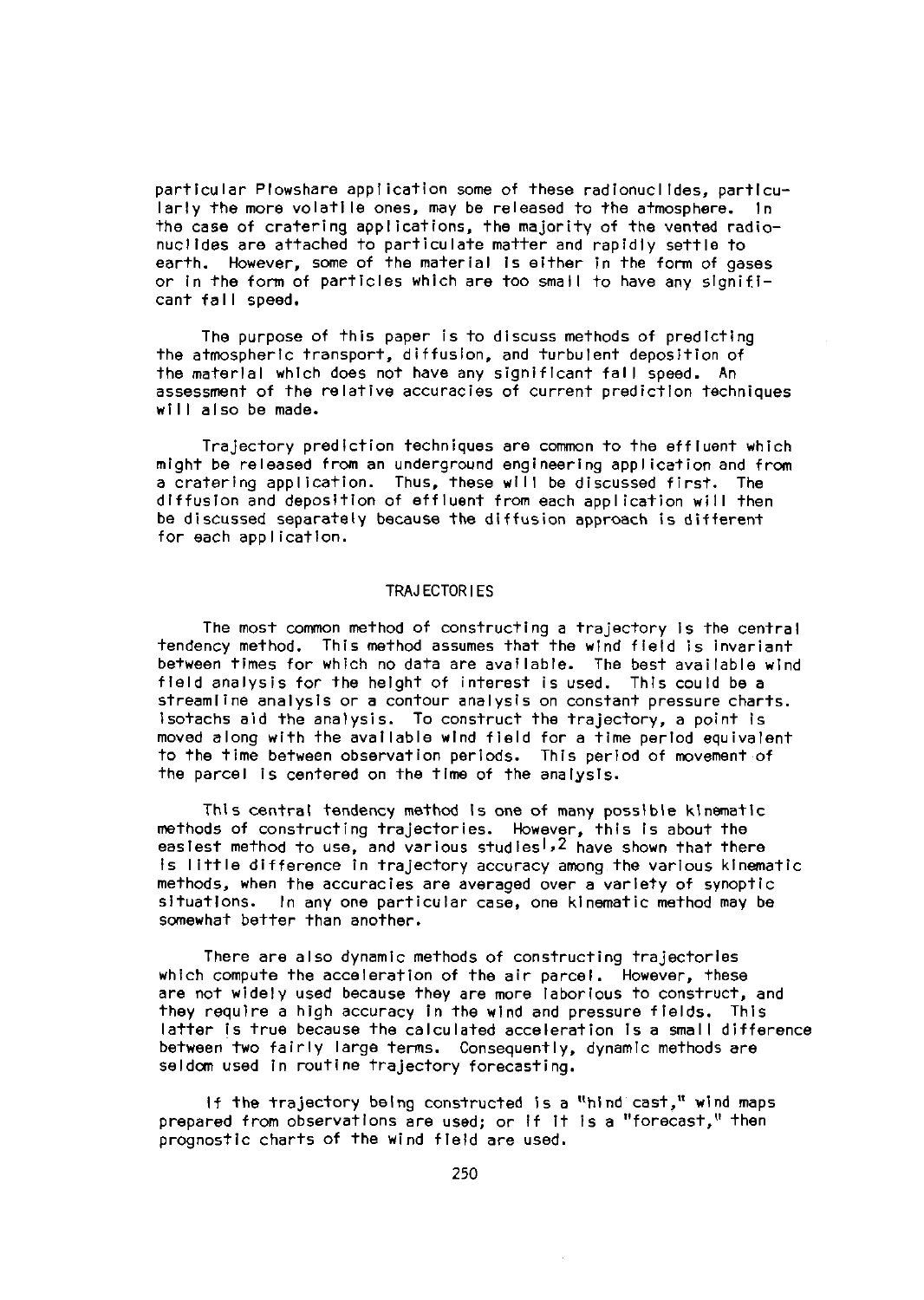What methods can be used to check the accuracy of trajectory forecasting techniques? As it is the path of parcels of air containing pollutants that are of interest, the best measurement of the trajectory would be a continuous tracking of the air parcel. However, this is difficult to accomplish as it takes almost continuous aircraft tracking of a "tagged" parcel for several days. The tracked alr parcels which can be compared to trajectory forecasts are almost nonexistent.

The next best method would be to track a constant level balloon or a constant density balloon. Constant level balloons have been flown at heights of 200-300 millibars and set so that they stay on a constant pressure surface. Constant density balloons, which are also known as tetroons, have been flown in the lower atmosphere, say from 12,000 feet down to a few hundred feet above the ground, and are designed to float on a constant density surface.

Another method which has been used to study trajectories has been to construct a trajectory from observed wind data and compare it to a constructed trajectory based on forecast data. Ironically though, when constant level balloon data have been available, the error in "hind cast" trajectories has been determined to be about the same as in forecast trajectories.<sup>1,2</sup>

Using trajectories from 11 balloon flights at 200 millibars durinq the period of August 1949 to March 1950, Machta, in an unpublished paper,  $1,2$  found an average error of 32% of the total trajectory length for an average trajectory length of 855 nautical miles (average flight duration 15<sup>3</sup> hours). An Air Weather Service trajectory study at 300 millibars, for 76 cases, compared forecast trajectories to balloon data. This gave an average cross trajectory error of 19.5% and an average alony trajectory error of 25.9%. This resulted In a net error of about 32.5%. Moore3 had an average forecast trajectory error of 23% of the total trajectory path for balloons designed to fly at 300 millibars. "Hind cast" trajectories prepared for 20 balloon flights, selected for good behavior, right altitude, etc., gave an average trajectory forecast error of 20% of the trajectory path length of about 1000 miles.

Trajectory computations can be easily done by computer. By linking a trajectory forecasting technique directly to one of the numerical weather prediction models run by the Environmental Scientific Services Administration (ESSA) at Suitland, Maryland, one has the advantage of using small time steps in the central tendency method. This is because the numerical weather prediction models step forward In time steps of 10 minutes to an hou<mark>r, whereas, prognostic charts or observational data</mark><br>are usually only available in 12-hour increments. Hurbert <u>et al<sup>4</sup> ran</u> l comparisons, with constant level balloons floating at 300 mITITbars and 72-hour trajectory forecasts prepared by the equivalent barotropic model. The equivalent barotropic model does calculations at the 500-millibar surface, and then it is necessary to extrapolate upwind to 300 millibar in order to compare calculations to the path of the constant level balloons. The average error in these comparisons for flights of 72 hour duration was about 25% of the flight path length.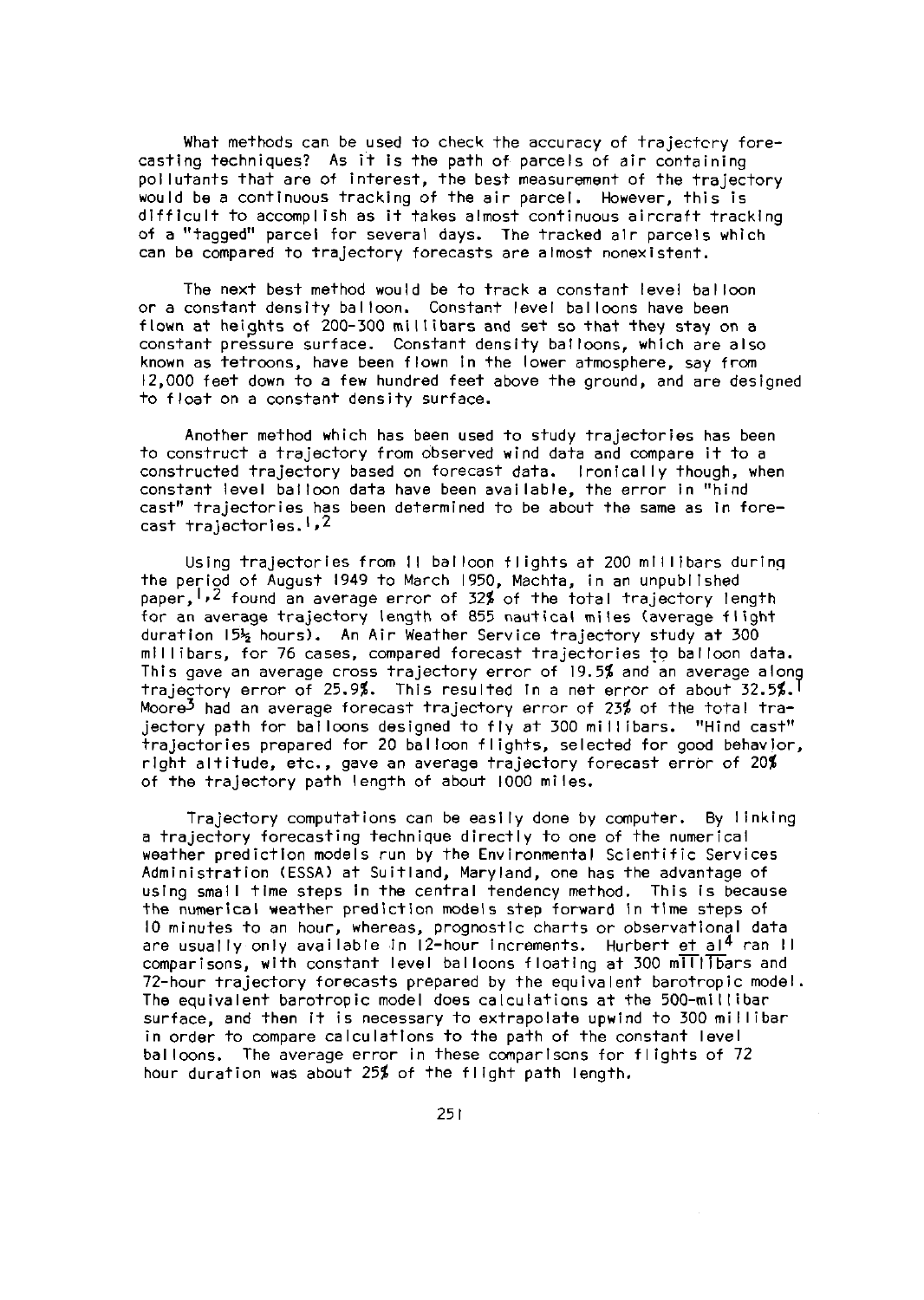Coming down in altitude to the lower levels (10,000-12,000 feet), there is the trajectory study done by Allen, et al.<sup>5</sup> This study was done utilizing trajectories originating at the Nevada Test Site (NTS). For the period of about a year four different kinds of trajectories were prepared (or available) at NTS. They were:

(1) A 30-hour 700-millibar forecast which was linked to the output of the three-level baroclinic prediction model being run by ESSA at Suitland, Maryland.

(2) The duty forecaster at NTS routinely forecast 30-hour trajectories from NTS. During the first part of the test period, these were at 10,000 feet and during the second part of the test period they were at 12,000 feet. Although these forecasters did not have access to the numerically prepared trajectories, they did have access to the prognostic charts prepared at Sultland, Maryland.

(3) The duty forecasters at NTS routinely reconstructed 30-hour trajectories using observed wind data.

(4) Small clusters of tatroons were launched almost daily and tracked by radar as long as possible. The maximum tracking time was about 50 hours. In order to minimize the grounding of these balloons and to optimize their radar tractability in the rough terrain of northern Nevada, these balloons were flown at 12,000 feet.

Over a forecast time period of 6 to 24 hours, the standard vector deviation from the tetroon trajectory end point and the NTS forecasterprepared trajectory end point was 55-60% of the total tetroon trajectory length. The same accuracy was obtained by the numerical forecast trajectorfes from Sultland. The reconstructed trajectories done by NTS meteorologists had a standard vector deviation from the observed tetroon trajectory of 36 to 57% of the tetroon trajectory path length.

Examination of the data also indicates that there is a 50% chance that the vector standard error **will** be less than 47% of the total path length for the forecast prepared by NTS forecasters.5 For "hind casts" prepared by the NTS forecasters, there was a 50% chance that he vector error will be less than 26% of the total trajectory path. Generally, the "hind cast" trajectories were shorter in total path length than the observed tetroon trajectories. There is some rationale for believing that the tetroons, because they are restricted to constant density surfaces, will tend to move faster than air parcels which could move up and down more (see discussion at end of Reference 5).

It Is a little surprising In all of these studies to see that the "hind cast" trajectories are not much better than the forecast. The sparseness of upper wind data would contribute to this. In particular, the terrain in northern Nevada and the Rocky Mountain states would have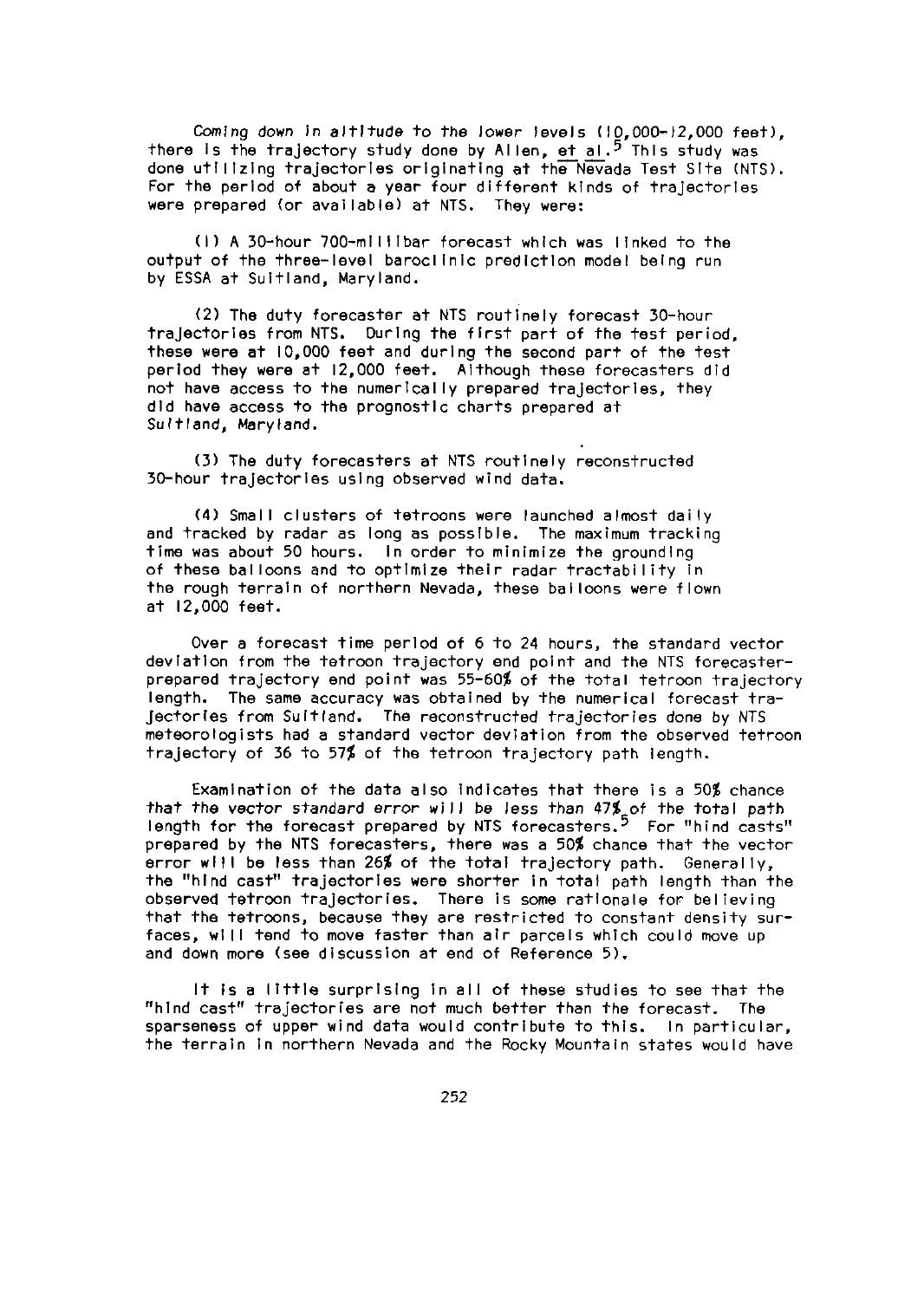a significant effect on the path of the tetroons studied by Allen, et al. $^5$ The meteorologists at NTS attempted to allow for terrain effects on the Ir forecasts for the first few hours of the trajectory. However, at late times they relied on ESSA prognostic charts from Sultiand, Maryland. In these numerical models the terrain Is grossly smoothed. This lack of terrain effect was also very evident in the numerically prepared trajectory forecast from Sultland. Terrain may also help explain why the average error between forecast and tetroon trajectories Is like 50-60% for the Nevada studies, whereas for the constant level balloons at higher altitudes the error was 20-30%.

It Is also true that long trajectories and smooth "flow" tend to have less percentage error. The smooth flow makes the lack of spacial resolution In the data less critical. Long trajectories also tend toward a more climatically averaged transport speed.

A low-level trajectory study done by Peterson<sup>6</sup> compared tetroon trajectories at 500-1000 feet above the ground, with reconstructed trajectories using an adjusted surface wind, a surface geostrophic wind, a second standard level wind, and a 5000-foot wind. The trajectory construction technique In all cases was the central tendency method. The basic tetroon data was a card mailed back from wherever the tetroon was found. Thus the landing point was known, but not necessarily the path between launching and landing.

Out of these data It was possible to show that the reconstructed trajectory using the adjusted surface wind, adjusted for speed change with height and for veering with height, gave the best fit to the observed landing position of the tetroon.

All of these systems of reconstructing trajectories were unsuccessful in cases of rough terrain and in cases of interaction with frontal surfaces.

In reality it Is necessary to deal with air parcels which follow isentropic surfaces. Isentropic surfaces may or may not coincide with isobaric or constant height surfaces.

In particular, isentropic surfaces are nearly parallel to frontal surfaces and thus air parcels rise over fronts. Routine isentropic forecasts were not and are not available to compare wth observations of "tagged" air parcels. Isentropic "hind casts" have been used a great deal as a diagnostic tool; this is particularly true for stratospheric trajectories. The framework for isentropic trajectory forecasts is available, 7,8 but it needs to be put to routine use.

Lastly, In closing this discussion of trajectory forecasting It should be mentioned that ESSA currently runs a trajectory forecast program at the numerical weather prediction unit at Suitland, Maryland, The trajectory forecast uses a central tendency method and linear interpolation between the grid points used In six-layer primitive equation model.9 At each hour during the computation of the 48-hour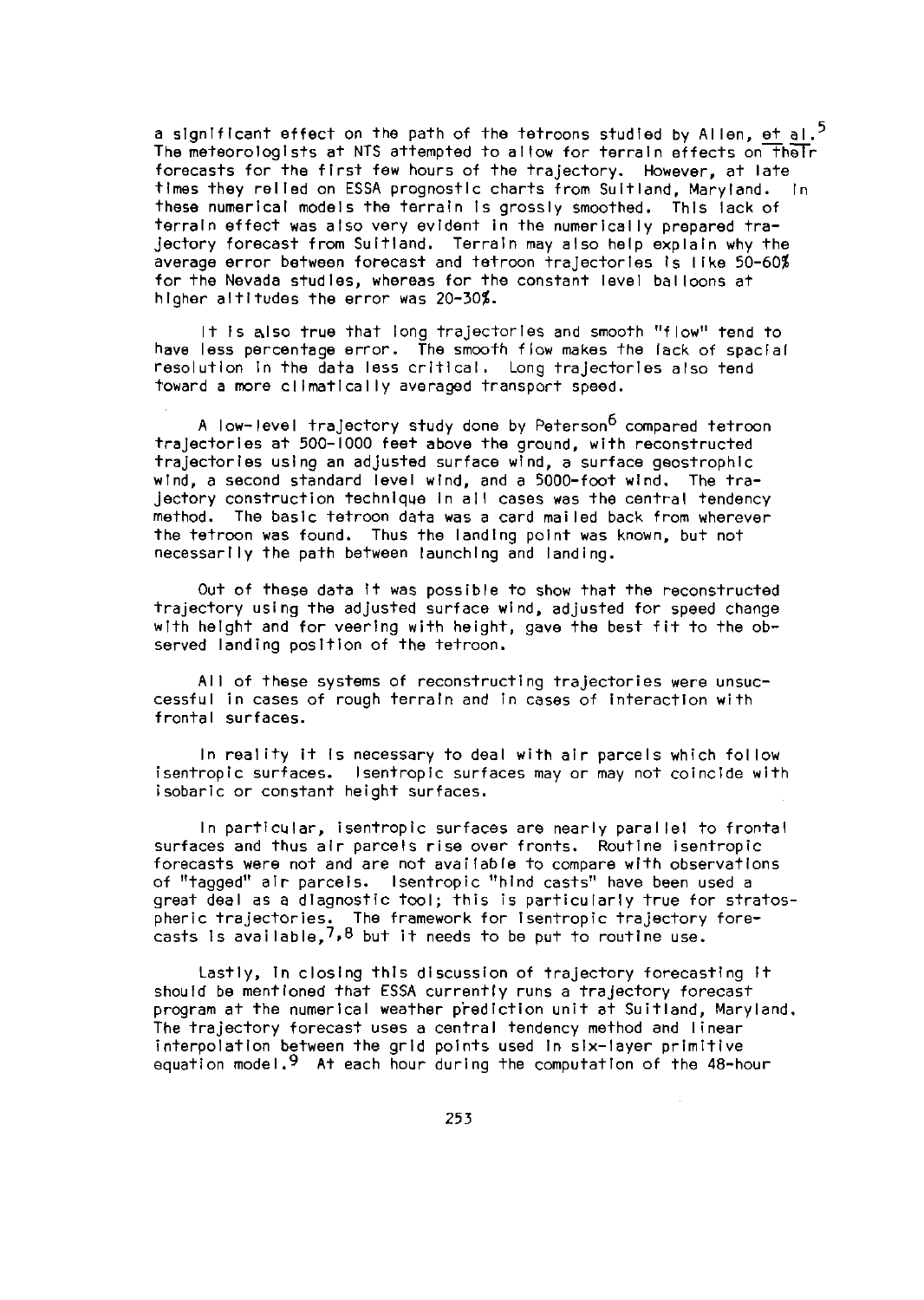forecast, wind direction and speed is tabulated at each grid point and for a variety of heights. Trajectories are then prepared utilizing one-hour time steps and these forecast winds. Trajectories can be run at several different heights and with several different starting points. Unfortunately, a comparison of these computer trajectories with tetroon data or even reconstructed trajectories has not been done yet.

### UNDERGROUND ENGINEERING APPLICATIONS

Most conceivable underground engineering applications would be done with the Plowshare device buried too deep for there to be any significant probability of a dynamic venting. If any venting occurs, it most likely will be in the form of a small continuous leak of volatile radionuclides. This effluent would be carried downwind by the local, near-surface wind pattern. The diffusion of this continuous plume of effluent would be well described by the Gaussian

plane diffusion model. This model is represented by Equation (1):

\n
$$
-1/2 \left[ \frac{y^{2}}{\sigma_{y}^{2}} + \frac{z^{2}}{\sigma_{z}^{2}} \right]
$$
\n
$$
x = \frac{Q}{2\pi \sigma_{y} \sigma_{z} u} e
$$
\n(1)

 $x =$  the concentration, pCi/m<sup>3</sup>

Where:  $Q = \text{the source, pCi/sec}$ 

 $y =$  the crosswind distance from plume axis, m

- $\sigma_{\rm v}$  = the standard deviation of the crosswind Gaussian distribution of concentration, m
- $z =$  the vertical distance from the plume axis, m
- $\sigma_7$  = the standard deviation of the vertical Gaussian distribution of concentration, m
- $u$  = the mean horizontal wind speed, m/sec

Various forms of Equation (1) have been well studied in the meteorological literature for the last 30 years. The books by Sutton, 10 Pasquill, II and the recent (1968) Issue of Meteorology and Atomic Energy, 12 give good reviews of plume diffusion. For our purposes here, it is sufficient to say that one needs to know the leak rate, the wind speed, and ay and a, in order to evaluate Equation (1). If the leak Is surface-based and if surface concentrations are desired, then  $z = 0$  and Equation (1) is multiplied by two. Much of the discussion of this equation in the meteorological literature has hinged upon different ways of evaluating  $\sigma_V$  and  $\sigma_z$  as functions of atmospheric stability, wind speed, and distance downwind.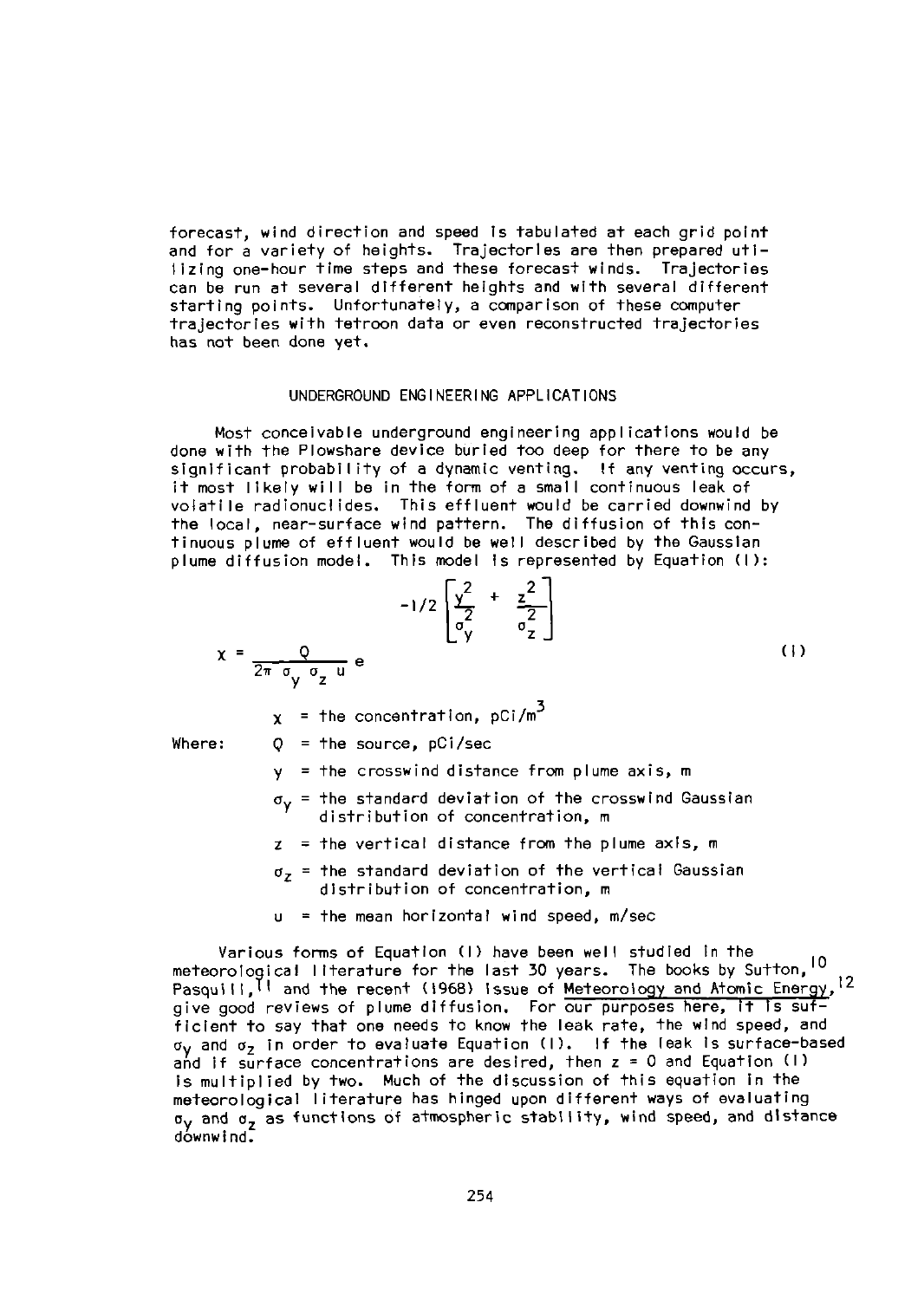The most useful and realistic method of evaluation  $\sigma_y$  and  $\sigma_z$  is to use the many diffusion tests, which have been done over the years, to evaluate ay *and* az as a function of distance under different atmospheric conditions. Thus, these standard deviations are empirically determined from concentration data for different meteorological conditions. Figures I and 2 give the variation of these parameters with distance and with atmospheric stability. This presentation of the<br>data was originally done by Pasquill<sup>13</sup> in 1961. Concentration data obtained since then 12 still fits these categories.

Table 1glves a qualitative description of the stability categories. This description was originally proposed by Pasquili.<sup>13</sup> These stability categories have also now been related to the standard deviation of the wind direction fluctuation when the sampling time for wind directions is about a half hour.12 This relationship is given in Table 2.

This approach to evaluating the diffusion of continuous point sources has become standard practice. There is enough experience now with these nomographs to Indicate that they work reasonably well when the time of effluent emission is long compared to the travel time to the sampler and when the time of plume passage past the arcs of samplers is about an hour or less. The reason for the latter comment is that almost all of the plume diffusion experiments have been done for sampling times of about a half hour to an hour. If longer sampling times were used in the experiments, the values of  $\sigma_v$  and  $\sigma_z$ on Figures I and 2 would be larger. In order to evaluate the exposure at some point downwind, the concentration should be calculated for averaging periods of about an hour. Wind direction data can then be used to determine how many hours the plume might be over a particular point downwind If periods of longer than an hour are involved.

## CRATERING APPLICATIONS

The majority of the effluent which might be released by a cratering application would be released almost instantaneously and as a large volume source. This large volume source **will** be diffusing as it travels along its trajectory. Diffusion will be with respect to a coordinate system which moves with the large volume source. Hence the statistics of turbulent diffusion are considerably different for this source than they are for the continuous plume.

In classical diffusion theory, there are analytical solutions for an instantaneous point source. These result in a spherically symmetric Gaussian cloud or puff. However, these solutions are not applicable for the large volume sources that would be generated by a Plowshare cratering application. For Instance, as time approaches zero in the instantaneous point source, the concentration goes to infinity. This implies an infinite exposure rate which is unrealistic. Yet, realistic estimates of early time exposure rates are needed.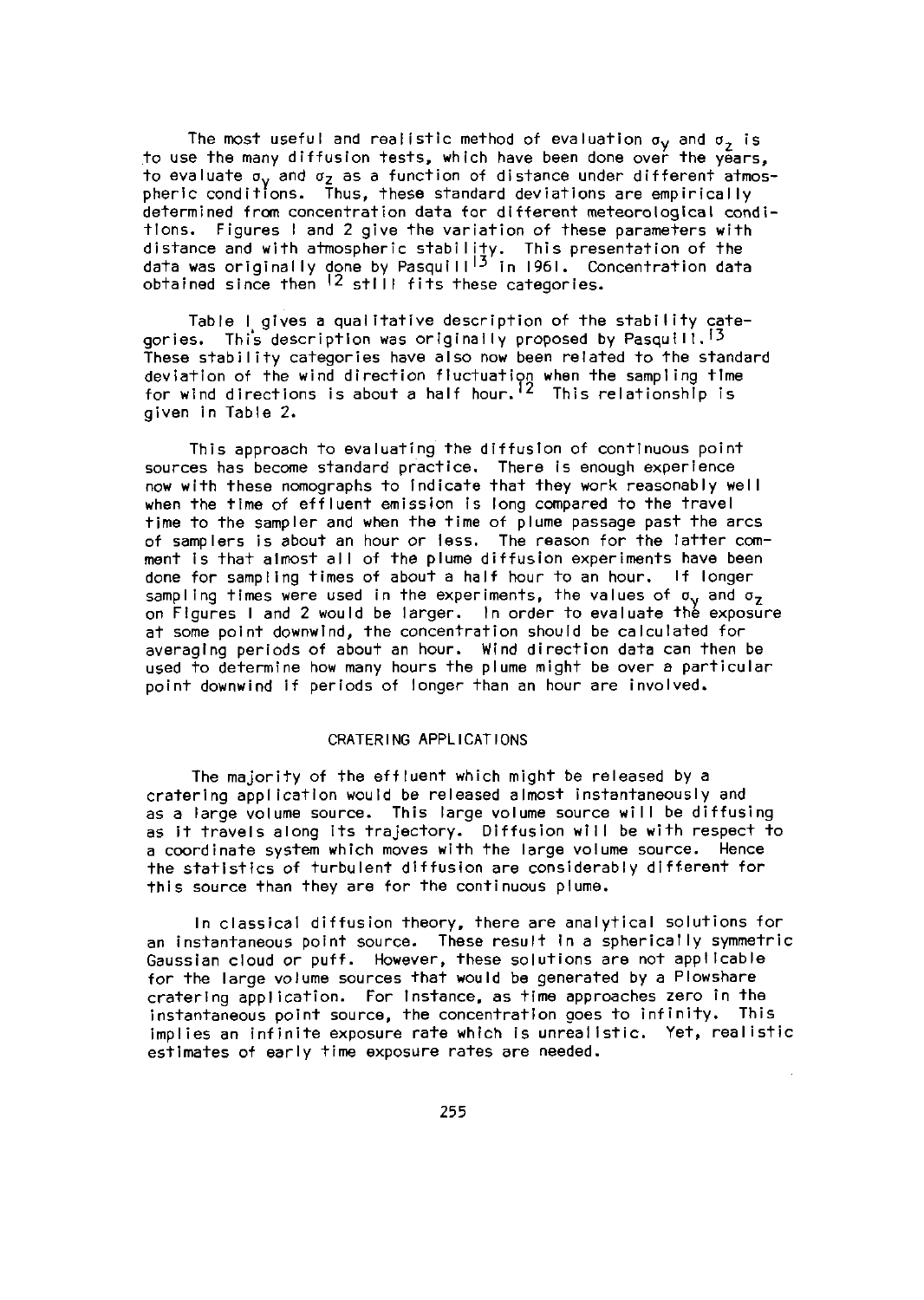Let us assume that the fraction of nuclides produced which are vented to the atmosphere is independent of the explosive yield. Then the Initial cloud concentration, for those nuclides whose production Is directly proportional to the yield, Is independent of yield. This is because the Initial volume of the volume source Is almost directly related to yield.14 Thus, as the yield increases the nuclide production Increases and the Initial volume, within which the effluent Is distributed, Increases In about the same proportion. Total exposure is dependent upon cloud passage time as well as upon concentration. Assuming a constant wind speed during cloud passage, the exposure time Is directly related to a cloud dimension. Any one dimension of this Initial volume source Increases about as the cube root of the yield. Thus, as yield Increases, total exposure experienced by an Individual In the path of the effluent only increases as the cube root of yield.

For those nuclides whose production Is Independent of yield, the Initial concentration Is Inversely proportional to the yield. The total exposure to this type of nucl(de, from a passing cloud Is inversely proportional to the 2/3 power of the yield.

After a day or two, when the effluent size Is measured in the hundreds of kilometers, the effluent doesn't know what Its original size was. Thus, the initial size associated with the effluent is not Important when one Is concerned about very late time concentrations.

Another reason that the classical diffusion theory instantaneous point source solutions are not applicable to large volume sources generated by Plowshare cratering applications Is that analytical solutions require the assumption that the atmospheric dlffusivity is independent of time or space. In fact, the rate of atmospheric diffusion Is dependent upon the scale of the process and thus Increases *with time.*

Therefore, at the Lawarence Radiation Laboratory (LRL) a numerica<br>model was developed'<sup>5</sup> which incorporates, in a rational way, what is currently known about atmospheric diffusion of large clouds.

The numerical model is two-dimensional; three-dimensional diffusion Is obtained by assuming circular symmetry about a vertical axis. The basic dfferential equation to be numerically integrated is:

$$
\frac{\delta \chi}{\delta \tau} = K_{\Gamma} \left[ \frac{\delta^2 \chi}{\delta_{\Gamma} 2} + \frac{1}{\Gamma} \frac{\delta \chi}{\delta \Gamma} \right] + \frac{\delta}{\delta z} \left[ K_{Z} \frac{\delta \chi}{\delta z} \right]
$$
 (2)

where  $x$  is concentration per unit volume, r is radial distance from the axis of symmetry, z is vertical distance, K, and K, are radial (or hori<br>zontal) and vertical diffusivity, respectively. Radial diffusivity is assumed to be Independent of height, and vertical diffusivity is Independent of radial distance from the cloud center. The diffusivities are determined by the turbulent properties of the atmosphere and the scale of the cloud.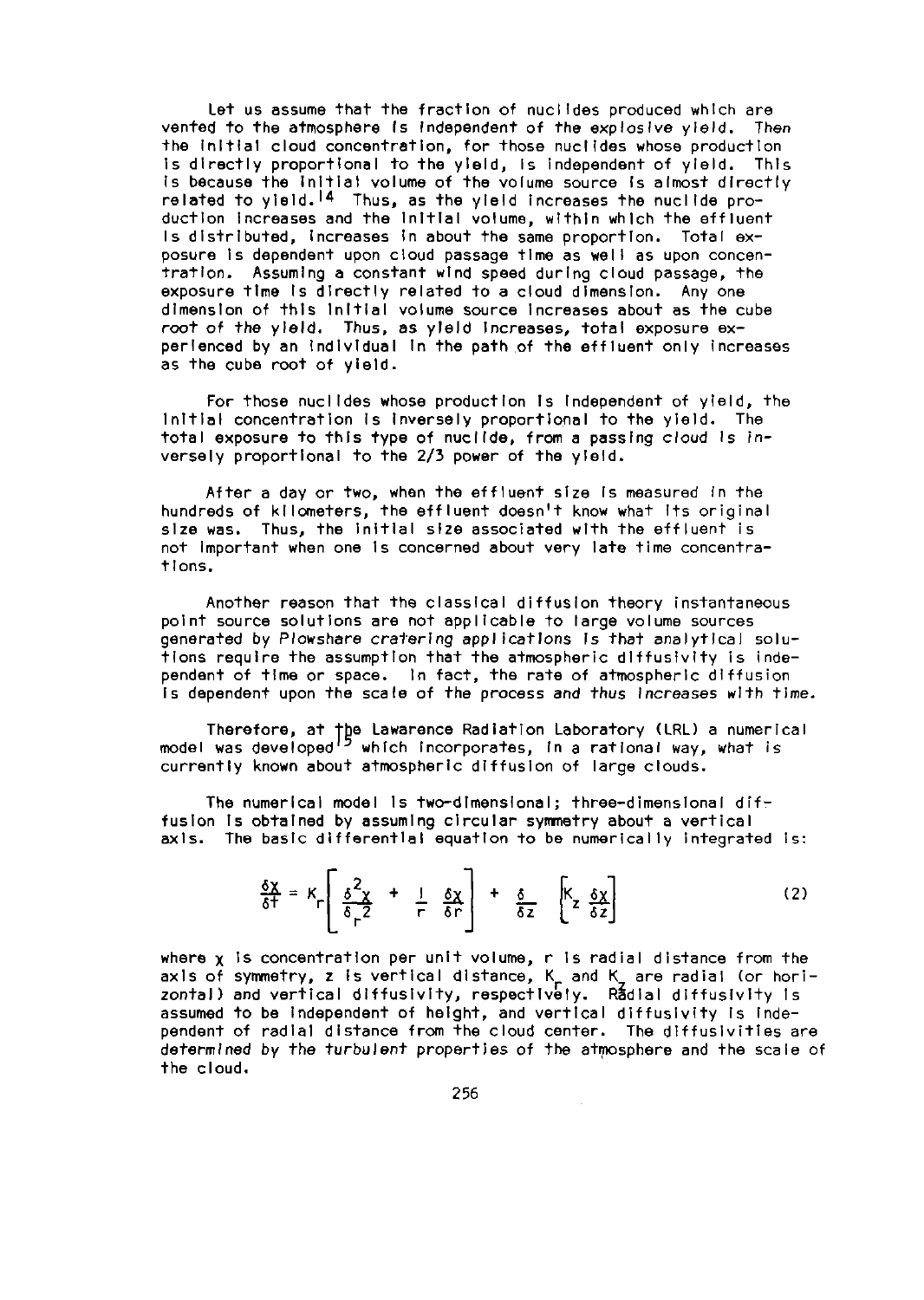The solution of Equation (2) Is straightforward. The secret of success lies In the manner In which the horizontal and vertical diffusivities are specified as a function of time and space. In the numerical model being described here, the predictions of similarity theory as applied to atmospheric diffusion<sup>16</sup> are used to predict the horizontal diftusivity as a function of the cloud sze and as a functlon of the turbulent properties (specifically the turbulent dissipation) of the atmosphere.

In the case of  $K_z$ , the similarity predictions for kilometersized clouds would result in unrealistic values used near the ground surface. Because there are much data on near-ground surface vertlcal diffusivities and some data on how these vary with height, it was decided to let  $K<sub>2</sub>$  be an arbitrary function of height and time. This would also allow us to "mock up" the effects of temperature Inversions In the free atmosphere on vertical diffusion. However, the computer code currently uses the simplified form of  $K<sub>7</sub>$  as a function of height, as given in Figure 3. Therefore, K, is allowed to Increase<br>linearly with height in the boundary layer and then is held constant with height until the top of the mixed layer Is reached. It is implied that the environmental lapse rate Is almost dry adiabatic to the top of the mixed layer. Above this height, vertical diffusivity Is allowed to decrease with height until It reaches a prescribed "ambient value" for the free atmosphere. The depth of the boundary layer, the altitude of the top of the mixed layer, the altitude of the stable layer, the value of K, at one meter above the ground, the value of K, Immediately above the, Top of the boundary layer, and the value of K, above the stablizing Inversion are all Input parameters. In the current version of the numerical model these parameters along with time, altitude above mean sea level of the ground, height of the cloud center, atmospheric dlssipation, and rainfall rates are read In as an input table. Thus, all of these parameters can be arbitrary functions of time. The numerical model Interpolates linearly between values specified at discrete tme Intervals. It is obvious that all of these  $K_{\tau}$  parameters are not well measured for any one particular event. Nevertheless, it should be pointed out that all of the details of K<sub>z</sub> which are so important for micrometeorological calculations are not as important for predictions of the gross characteristics of large volumes of effluent. By an examination of upper air temperature and wind data *and judicious* use of micrometeorological studies In the surface boundary layer, reasonable estimates of these turbulent parameters can be made for any particular event.

The geometry associated with the numerical model is depicted In Figure 4. As is evident from this figure, the numerical model assumes circular symmetry. This Is a weakness In this particular model because it is not then possible to explicitly handle accelerated diffusion caused by persistent (in time) changes In horizontal wind speed and/or direction throughout the depth of the effluent.

There are several nondiffusive effluent depletion mechanisms included In the numerical model. *Non-failing but* near-ground surface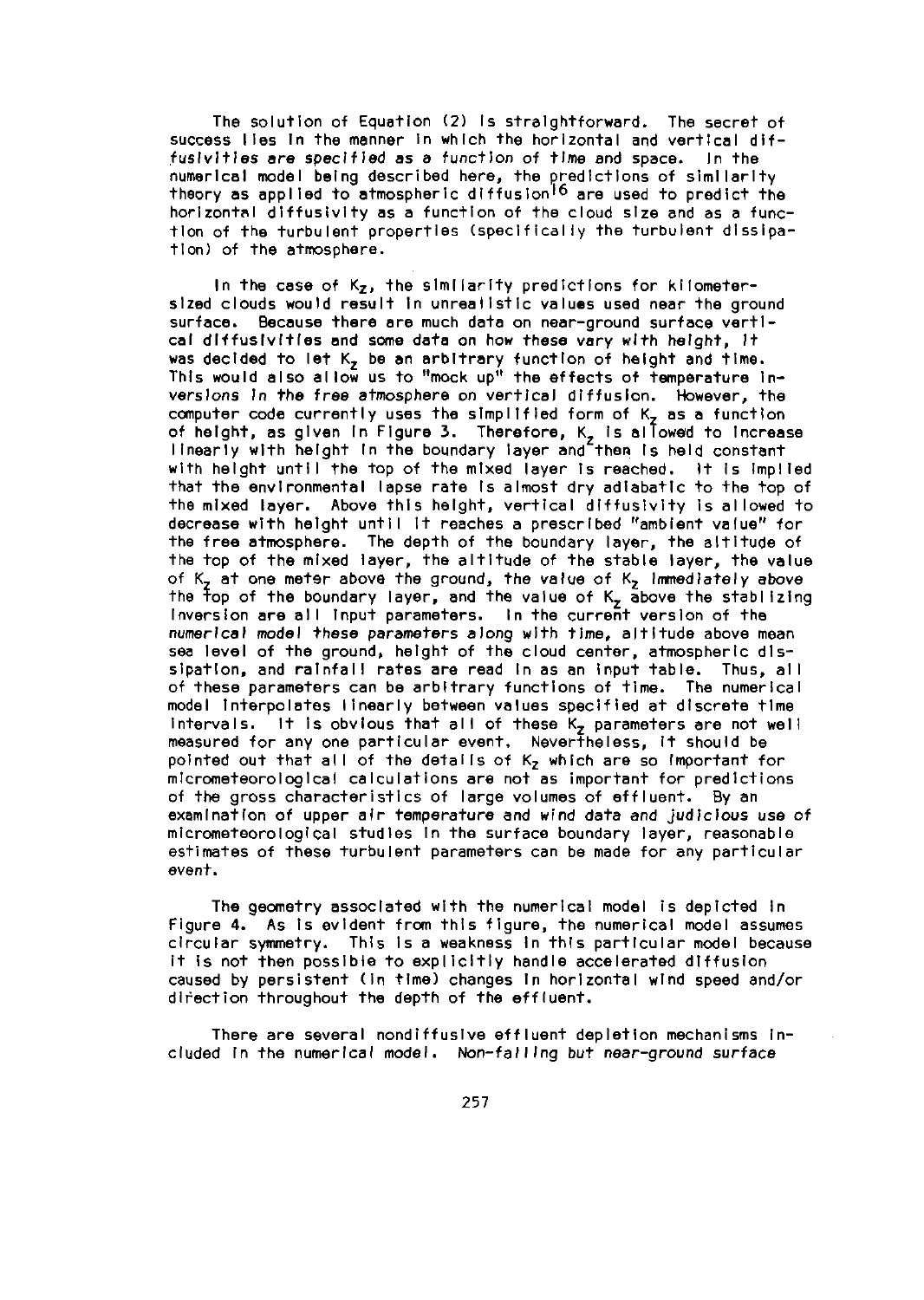effluent tends to deplete some of its material to the ground by impaction of submicron particles on vegetation or by absorption of gas by vegetation. In atmospheric diffusion problems, this form of depletion is usually handled by multiplying an empirically determined deposition velocity times the ground level ar concentration. This results in a net flux of material toward the ground. Deposition velocities have been empirically determined for different radionuclides. The numerical model being discussed here uses this approach, with a deposition velocity being specified as an input parameter. As part of the concentration calculations, there results a ground-level concentration value. This is multiplied times the deposition velocity and integrated over time of cloud passage to calculate total deposited amount on the ground. The amount deposited is also depleted from the lower part of the cloud In this calculation.

Another nondiffusive depletion mechanism is precipitation scavenging. There are two forms of precipitation scavenging, one called washout and the other called ralnout. Washout refers to the removal of particulate matter by rain drops falling through a cloud of particulates, colliding with the particles, and then carrying them on to the ground. Ralnout refers to the condensation of water vapor on particulate matter and then their subsequent scavenging. The washout mechanism is the only one handled so **far** in this numerical **model. Washout is** dependent upon the precipitation rate and the particle size of the effluent being washed out. In calculations done with this numerical model, the precipitation rate is input as a function of time. The coefficients which are associated with particle size are put in at the beginning of a calculation. It should also be noted that the top of the precipitation scavenging can be independently specified In this numerical model.

The radioactivity decay of gross fission products as **well** as specific nuclides can be handled wthin this numerical model.

A typical calculation starts with the geometry of the stablized (motions which were Initially responsible for producing the cloud are no longer important) cylindrical volume source and a Gaussian distribution of activity within this volume. Concentrations and deposition are calculated over the time period of interest, which may be several days, according to the input atmospheric turbulent parameters and nondiffusive depletion mechanisms along the effluent's trajectory. If the calculation is being performed in a diagnostic sense, after the event, then the meteorological parameters are those which are observed along the trajectory. If It is a calculation being done before the event, the along-trajectory meteorology may come either from climatology or from Immediately pre-shot forecast meteorology.

Since the development of the numerical model, case studies are being done in order to see how well the model works against data. Before presenting some case study data, It should be noted that it is extremely difficult to obtain airborne concentration measurements with enough time and space resolution to determine the "representativeness" of each sample. In other words, was the sample taken within the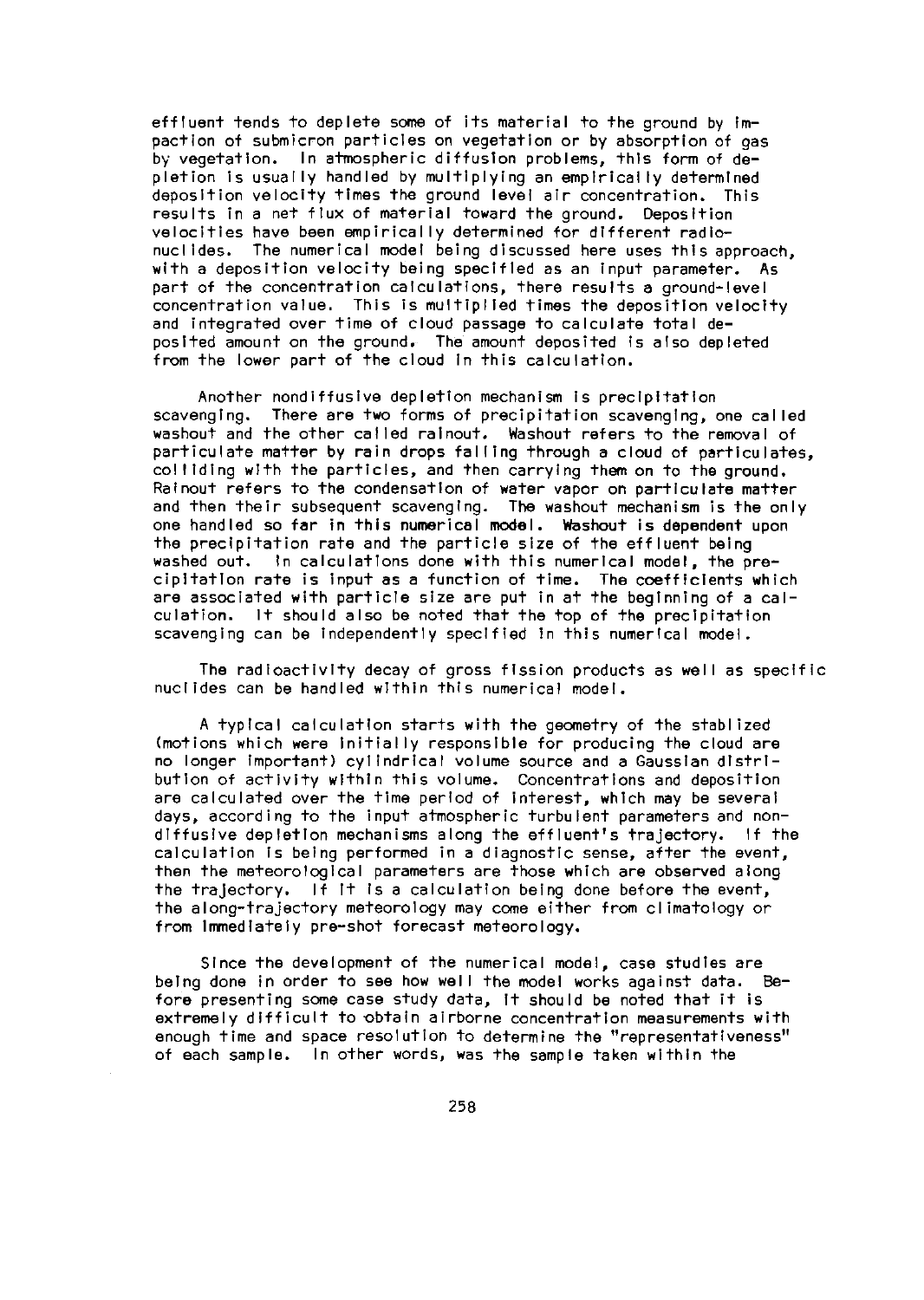majority of the effluent? In order to answer this question, much data are needed. It should be noted on the figures to follow that the concentrations are given in  $pC1/m<sup>3</sup>$  with the radioactive decay being included. It should also be remembered that normal atmospheric background has not been subtracted from these data and that this background value is about one  $pCi/m^2$ .

The NRX/EST EP-4A nuclear rocket engine test of March 25, 1966, was the first case study done. As such, no climatological or forecast calculations were done ahead of time. Thus, in Figure 5 we see the diagnostic calculation using the along-track observed meteorology and the measurements. All of the available aircraft data are plotted on Figure 5. It is obvious that much of the data was taken on the fringes of the cloud. An examination of the location of each filter sample with respect to the majority of the cloud also would lead one<br>to this conclusion.<sup>17</sup> It should be emphasized that, on Figure 5 and on the figures to follow, an initial amount of radioactivity in the cloud and the along-track meteorology are used in the calculation. There is no attempt to normalize the diffusion calculations to the observed airborne concentrations.

Figure 6 shows calculations and data for the Phoebus IB-EP-4 nuclear rocket event of February 23, 1967.<sup>18</sup> In this case a climatological forecast **was** prepared ahead of time, using pre-event predictions for the radioactivity in the cloud and along-track climatology for the meteorology. There was no precipitation along this effluent trajectory, and the differences between the climatological and diagnostic prediction curves on Figure 6 are the result of differences in along-track turbulence. Again, all data available from aircraft are plotted on this figure. Thus, much of it is on the fringes of the cloud or just plain background levels. The altitudes of the effluent Involved in Figures 5 and 6 were in the 8000to 12,000-foot MSL range.

For the Plowshare cratering experiment, Cabriolet, of January 26, 1968, three different types of predictions were prepared. A climatological forecast using pre-shot estimates of airborne radioactivity was performed several weeks prior to execution. A forecast calculation was prepared using the pre-shot estimates for source term and forecast alongtrack meteorology as of about four hours prior to execution. Lastly, the diagnostic calculation has been prepared post-shot, using observed along-track meteorology and observed source term data for chemistry. These three types of calculations and the observations are presented In Figure 7. In this event the climatological and forecast calculations were made using the total amount of radioactivity expected; this would be related to exposure rate measurements within the effluent. This total included the gaseous products. The diagnostic calculation on Figure 7 was prepared using only the particulate activity. It is this particulate activity which would be collected on filters. This difference amounts to about a factor of two from H+! to H+10 hours. At later times, say at H+50 hours, the contribution of the gaseous products to the total activity is negligible. This comment explains some of the difference between the forecast and climatological prediction and the diagnostic on Figure 7 at times of H+I to H+IO hours.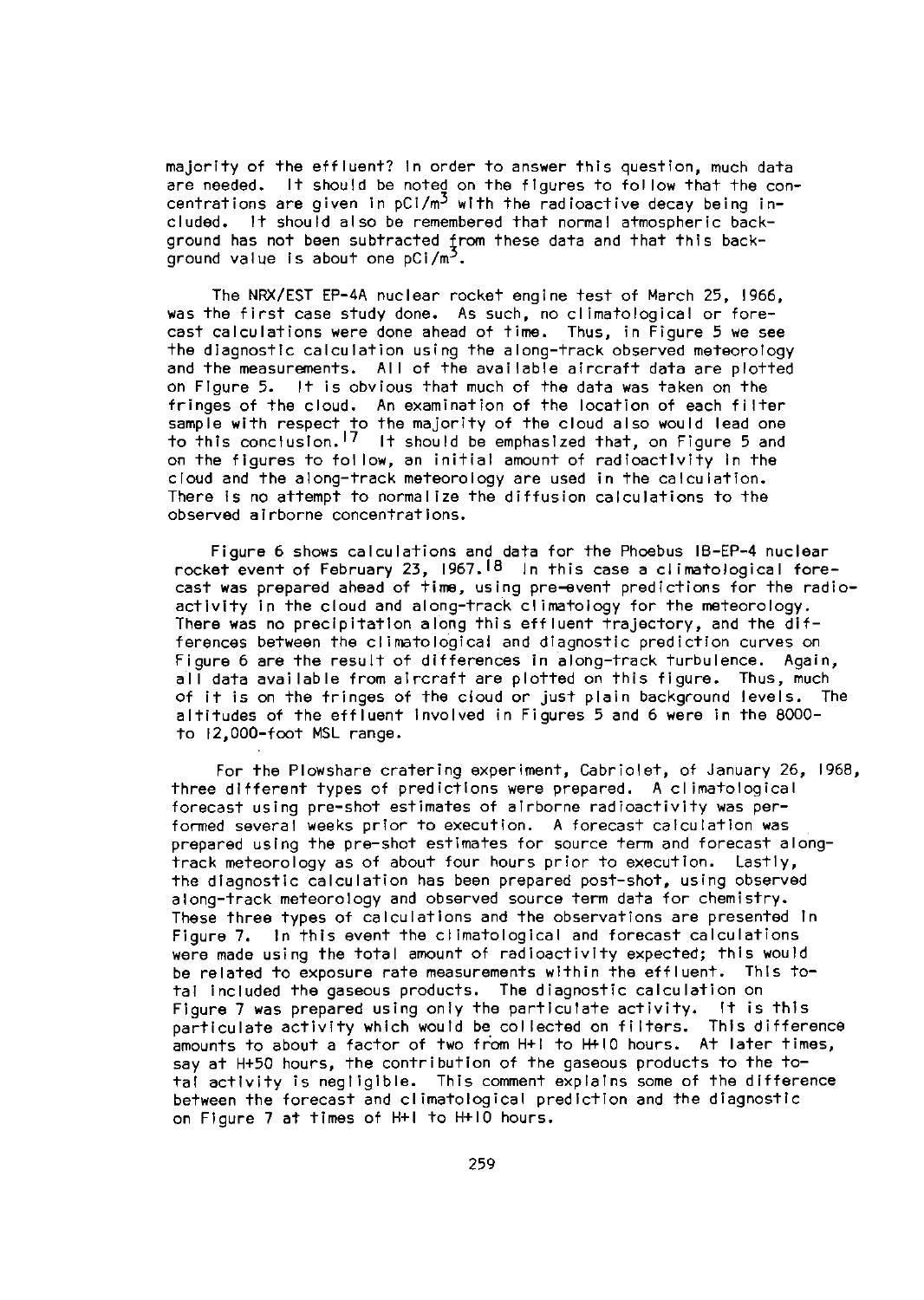The hollow symbols on Figure 7 are exposure rate measurements converted to  $pC/M^2$  with the assumption that the sample was taken In the middle of an Infinite volume of effluent. The solid symbols are filter data. Only data which are considered to be reasonably representative of Cabriolet concentrations are presented in Flaure 7.

The differences In the three types of predictions, which become apparent around H10 hours, are the result of there being no precipitation In the climatological forecast, whereas, in the forecast calculation the precipitation was forecasted to start at about H+10 hours. In the diagnostic calculation, precipitation started at about H+8 hours. There Is also some difference between the total amount of precipitation forecast and that observed.

Figure 8 gives the measured and calculated airborne concentrations for the Plowshare row-cratering experiment, Buggy, which was executed on March 12, 1968. The format of the data presentation Is the same as was on Figure 7 except that all of the measurements are Included. The climatological calculation Is the only one presented here and It Includes both the gaseous as well as particulate material. The forecast calculation is available, but there is little difference between It and the climatological and thus it is not added to the figure. Again, at times later than H+10 hours the contribution due to the gaseous Is small compared to that due to the fine particulate matter. Thus, at these times the filter data can be directly compared to the calculation. A complete analysis of the Buggy event Is not finished as of the time of the preparation of this paper. Therefore, no diagnostic calculation Is presented for Buggy. However, It Is not expected to differ by more than a factor of two or three from the climatological calculation presented in Figure 8. There was no significant precipitation along the trajectory of the Buggy effluent.

From these case studies It appears that the calculations made with the numerical model lead to airborne concentrations over time periods of a couple of days, which are within a factor of two of the measurements. This Is considered quite good by this author when one considers the difficulty of numerical modeling on this time and space scale, and when one considers the dynamic range of 8-10 orders of magnitude Involved In the concentrations.

A variety of other parameters are calculated with the numerical model. However, in the Interest of brevity, only one other type of calculation will be presented here. This Is a calculation of the deposition of material along the ground under the center of the volume of effluent. It must be stressed that this is not a fallout<br>calculation. Deposition in this numerical model results from a turbulent impaction of submicron particles on vegetation, utilizing the empirical deposition velocity concept, and/or that material deposited by precipitation scavenging throughout the cloud. Figure 9 Is such a deposition calculation for lodlne-13i for Cabriolet. The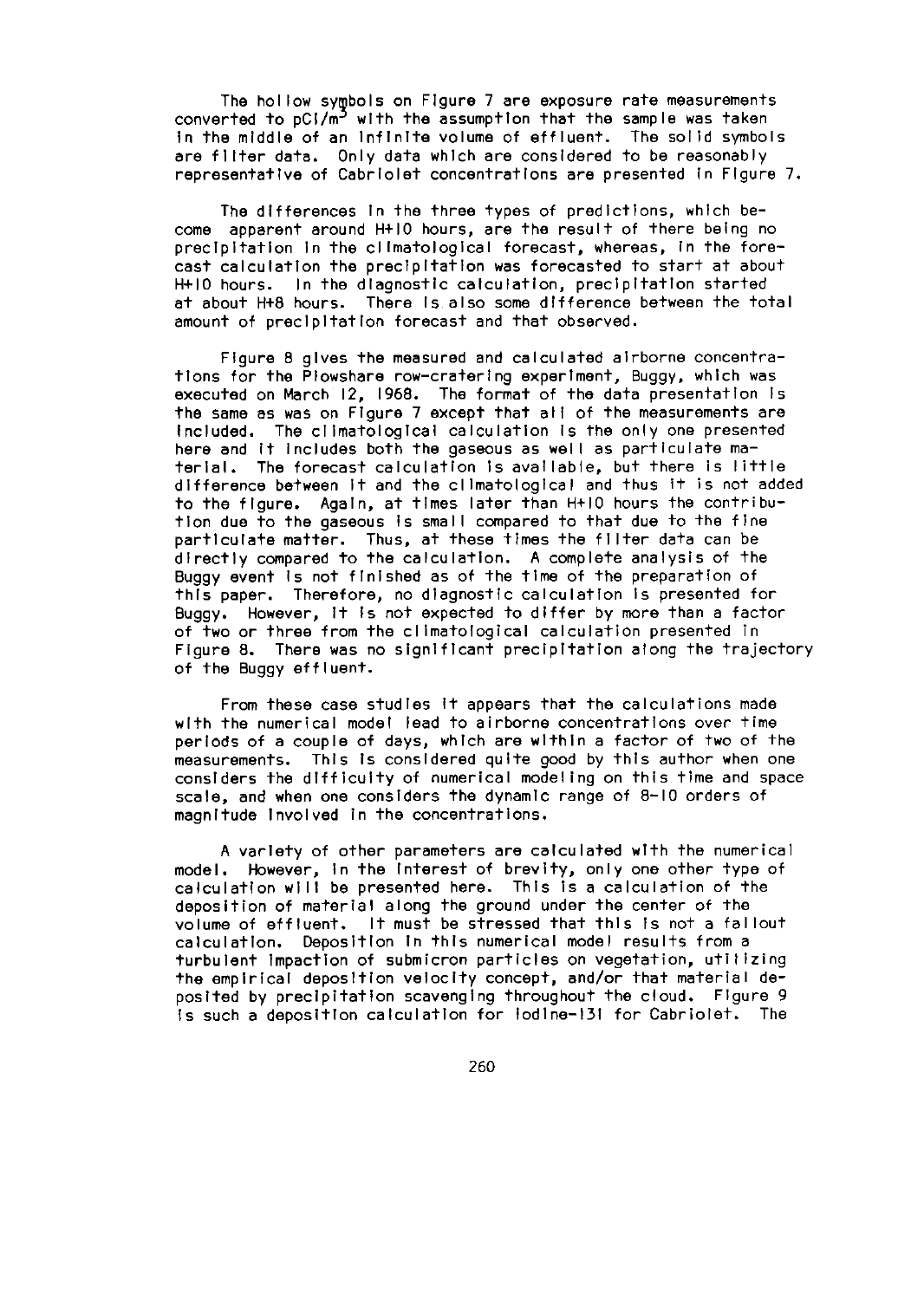data on this figure come from two sources: (1) Public Health Service (PHS) milk samples, and (2) material deposited on large plastic sheets which were located downwind and which are coated with a sticky substance. These data are probably only accurate to within a factor of two. The difference between the climatological and the diagnostic curves of Figure 9 at distances of 10-100 kilometers Is one of source term. Pre-shot, seven to eight times more iodine-131 was expected to be vented than was actually observed. The other significant difference Is the large peak in the diagnostic calculation about 400 kilometers downwind. This was a result of the Interaction with snow shower activity In Cabriolet. The two milk samples above this hump were both collected In a "snow-out area." The remainder of the milk samples was presumably collected in areas for which there was no significant precipitation. The surface deposition data between 600 and 700 klometers downwind was all snow data. The snow which fell on plastic sheets was bundled up and taken back to the laboratory for analysis. The range in values at this distance is the result of these samples being collected along a line which traversed the path of the effluent cloud. The *hump In* the climatological calculation at *about* 1000 kilometers Is a result of depletion of effluent near the ground at night. On the next day vertical diffusion rates Increase, more effluent diffuses down to near ground levels, and then the dry deposition increases.

Figure 10 is the iodine-131 deposition, calculations and measurements for Buggy. As the diagnostic calculations have not been performed, only the climatological one is presented here. There was no precipitation scavenging In Buggy.

In both Figures 9 and 10, all available data beyond about 100 kilometers are presented. Some locations are obviously closer to the path of the cloud center than are others.

#### **SUMMARY**

For the most part, trajectory predicting methods use wind data oh isobaric surfaces and/or constant height surfaces and have accuracies of 20-60% of the total trajectory length over time periods of a day or two. Trajectories at low altitudes and particularly over rough terrain are the most difficult to forecast and have the worst accuracies In the above statistics. It Is possible, however, to recognize meteorological situations which would result In a higher than averaqe accuracy in trajectory predictions. A significant Increase in trajectory forecasting accuracy, particularly at low levels, will probably not occur until observational data becomes available with more spacial resolution than is available now. For instance, the horizontal spacing between wind observation stations in the U.S. is around 300 ki lometers.

Air parcels follow isentropic surfaces. As isentropic trajectories do not necessarily oincide with isobaric or constant height surfaces, It would be useful to perfect isentropic trajectory technique for routine use.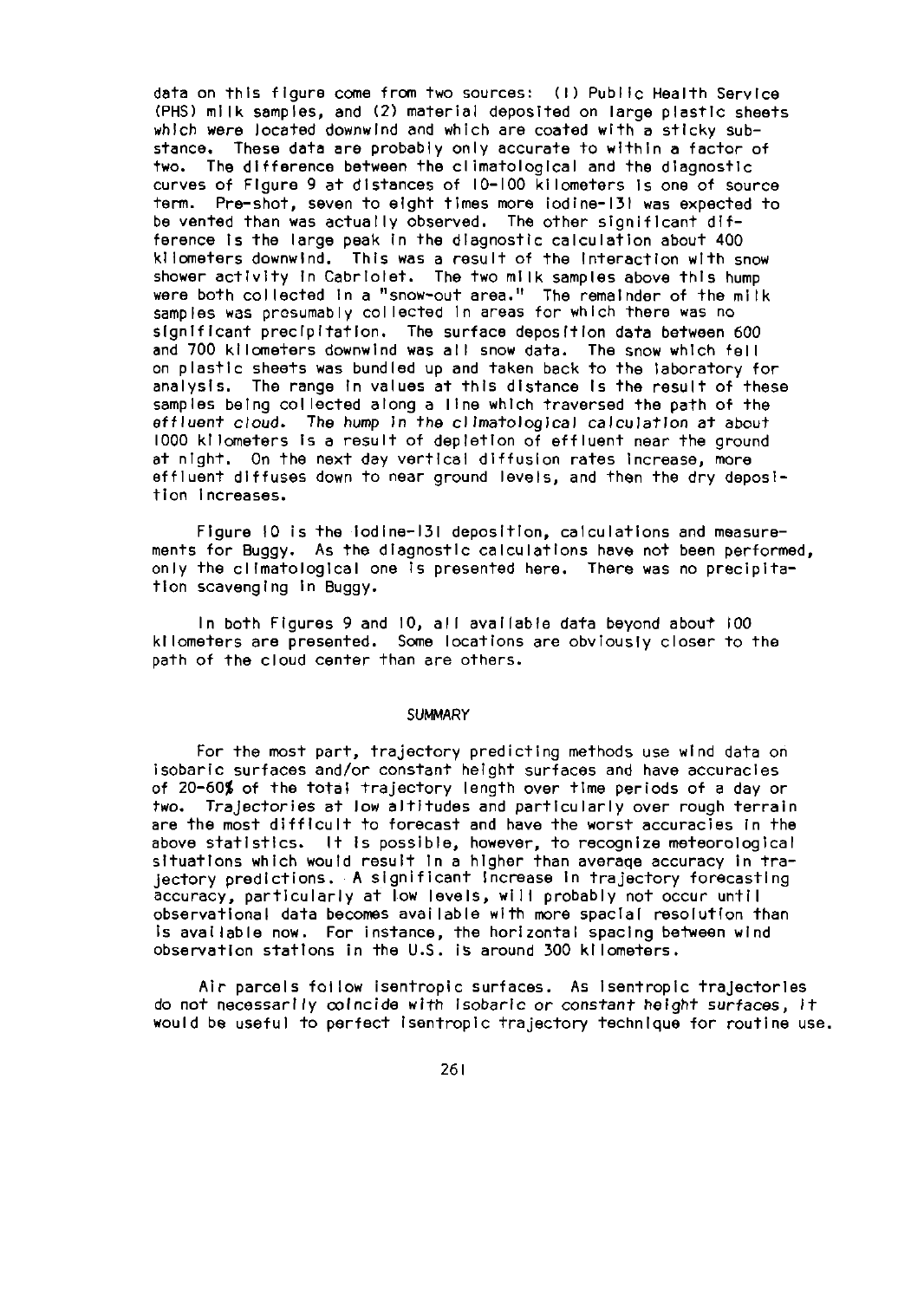Although the mechanisms of turbulent diffusion are not yet well understood, there has been much experience with the use of Gaussian plume models to describe the diffusion from continuous point sources. Thus, in this paper only a brief review of the subject of diffusion from continuous point sources has been done. The only intent here was to show that such procedures do exist and to show how they are used.

The diffusion of almost instantaneously produced large volume sources of pollutants for time periods of a few days has not been well studied in the past. Thus, a major portion of this paper was devoted to discussing a numerical model, developed at LRL, of the large cloud diffusion processes. This numerical model uses the similarity theories of atmospheric turbulence for horizontal diffusion and permits the use of time- and height-dependent vertical diffusiviries. Although not well vindicated for the diffusion of kilometer-size clouds, siml larity theory predictions are consistent with the available atmospheric data.

The depletion of the cloud by ground deposition and precipitation has been included in the model, but the diluting effects of vertical shears in the horizontal wind field have not been included. Parameter studies indicate that the effect of any one atmospheric parameter is not too important on the long-term concentration calculations. However, the elimination of many of the real physical parameters in this model would have a significant effect on predictions. With the existence of such a numerical model, it Is easy to perform sets of calculations with different possible real physical situations. This could give an expected range in concentration predictions for any particular application. Calculations using this numerical model for four case studies have indicated that accuracies of about plus or minus a factor of two in airborne concentration for time periods of a few days. The same range of accuracy is applicable to the longrange deposition calculations. It is satisfying to this author that these kinds of accuracies can be obtained with the model over such a period and over such a dynamic range in the concentration values.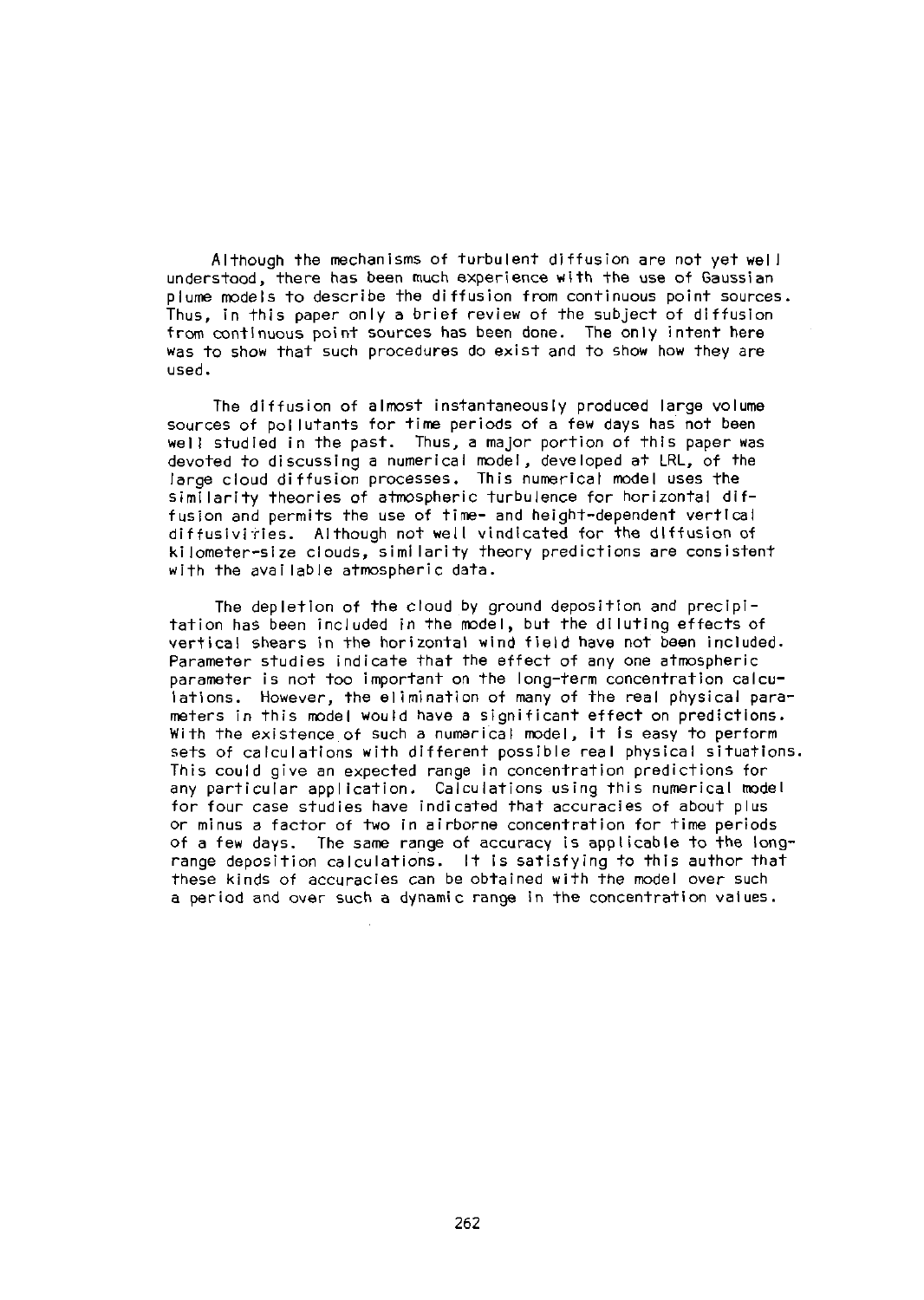#### REFERENCES

- 1. Air Weather Service, U.S. Air Force, "Constant-Pressure Trajectories," AWSM 105-47, Headquarters Air Weather Service, USAF, Washington, D. C., September 1956.
- 2. J. K. Angell, "Use of Constant Level Balloons in Meteorology," Advances in Geohyslcs, Vol. 8, pp. 137-219, (Academic Press,  $New York, 1961$ .
- 3. C. B. Moore, J. R. Smith, and A. Gaalswyk, "On the use of Constant Level Balloons to Measure Horizontal Motions in the Atmosphere," J. Meteorol. II, 167 (1954).
- *4.* W. E. Hubert, P. M. Wolff, and C. L. Cave, "A Comparison of JNWP Trajectory Forecasts with Transosonde Flights," Monthly Weather Rev. 86, 53 (1958).
- 5. P. W. Allen, E. A. Jessup, and R. E. White, "Long Range Trajectories," Proceedings of the U.S. AEC Meteorological Information Meeting, September 11-14, 1967, pgs. 176-190, published by the Chalk River Nuclear Laboratories, Atomic Energy of Canada Limited, Chalk River, Ontario, Canada as Report AECL-2787.
- 6. K. R. Peterson, "Estimating Low Level Tetroon Trajectories," J. Appi. Meteorol. 5 [No. 5], 553 (1966).
- 7. R. J. Engelmann and W. E. Davis, "Low Level Isentropic Trajectories and the Midas Computer Program for the Montgomery Stream Function," Battelie-Northwest, Richland, Washington, Report BNWL-441, April 1968.
- B. J. D. MahIman, "Numerical Methods of Computing Three-Dimensional Trajectories for Adiabatic and Diabatic Flows," Air Force Cambridge Research Laboratories, U.S. Air Force, Bedford, Mass., Report AFCRL-68-0357, Aiqust 1968.
- *9.* F. G. Shuman and J. B. Hoverma le, "An Operational Six-Layer Primitive Equation Model," J. Appl. Meteorol. 7 (4), 525 (1968).
- 10. 0. G. Sutton, "Micrometeorology," (McGraw-Hill, New York, 1953).
- 11. F. Pasquill, "Atmospheric Diffusion," (D. Van Nostrand Co., Ltd., London, 1962).
- 12. U.S. Atomic Energy Commission, "Meteorology and Atomic Energy, 1968," U.S. Atomic Energy Commission Division of Technical Information, David H. Slade, ed., July i968.
- 13. F. Pasquill, "The Estimation of the Dispersion of Windborne Material," Meteorol. Mag. 90, 33 t1961).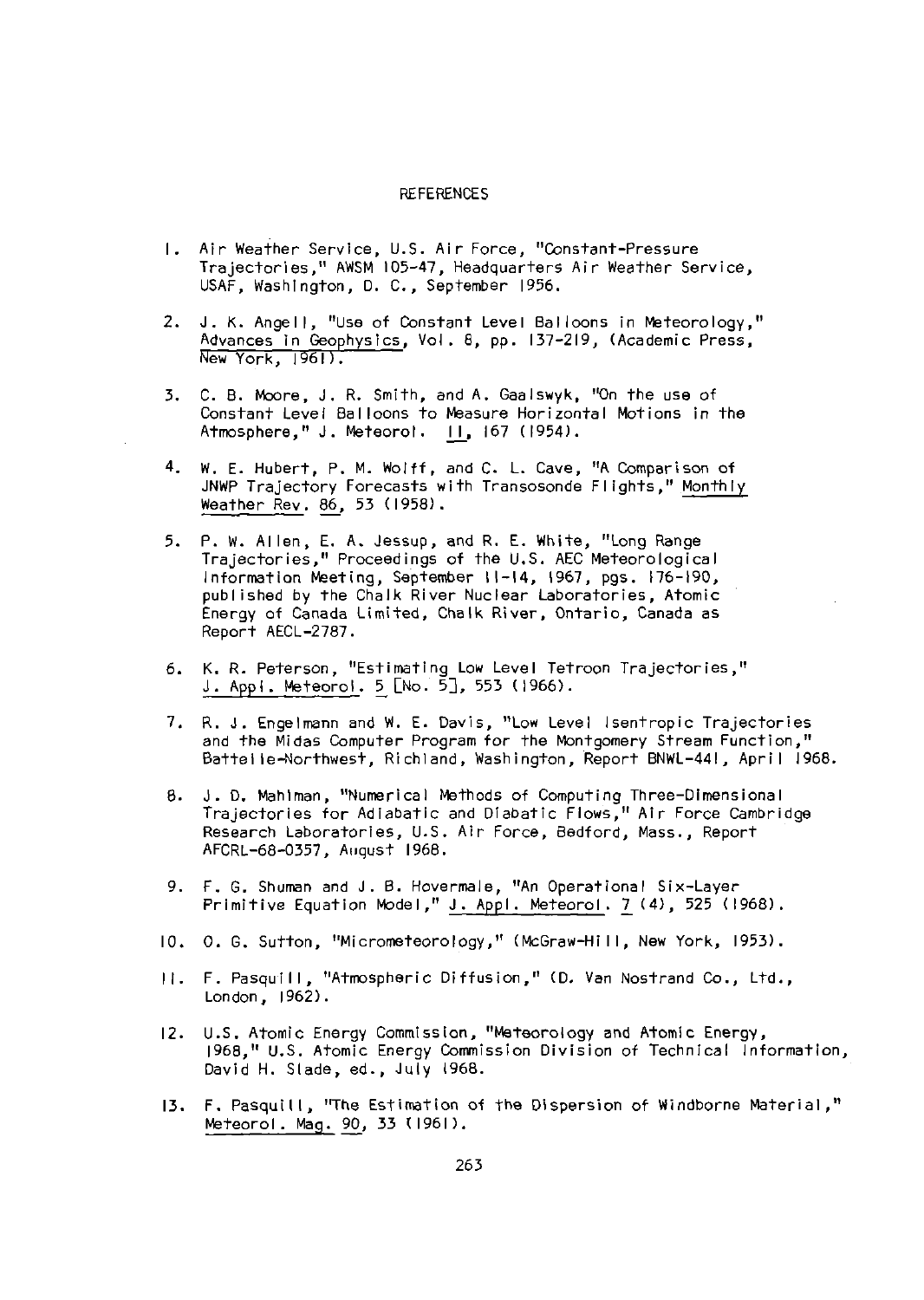- 14. *W.* C. Day, "Cloud Dimensions for Cratering Explosions," U. S. Army Engineer Nuclear Cratering Group, Lawrence Radiation Laboratory, Livermore, NCG Technial *Memorandum* No. NCG/TM66-8, 1966.
- 15. T. V. Crawford, "A Computer Program for Calculating the Atmospheric Dispersion of Large Clouds," Lawrence Radiation Laboratory, Livermore, Report UCRL-50179, 1966.
- 16. G. K. Batchelor, "The Application of the Similarity Theory of Turbulence to Atmospheric Diffusion," Quarterly J. Ray. Mateorol. Soc. 76, 133 (1950).
- 17. T. V. Crawford, "Long Range Diffusion of the NRX/EST EP-4A Effluent Cloud," Lawrence Radiation Laboratory, Lvermore, Report UCRL-50299, 1967.
- 18. T. V. Crawford, "Long Range Diffusion of the Effluent Cloud from the Phoebus IB EP-IV Reactor Test of February 23, 1967," Lawrence Radiation Laboratory, Livermore, Report UCRL-50418, April 1968.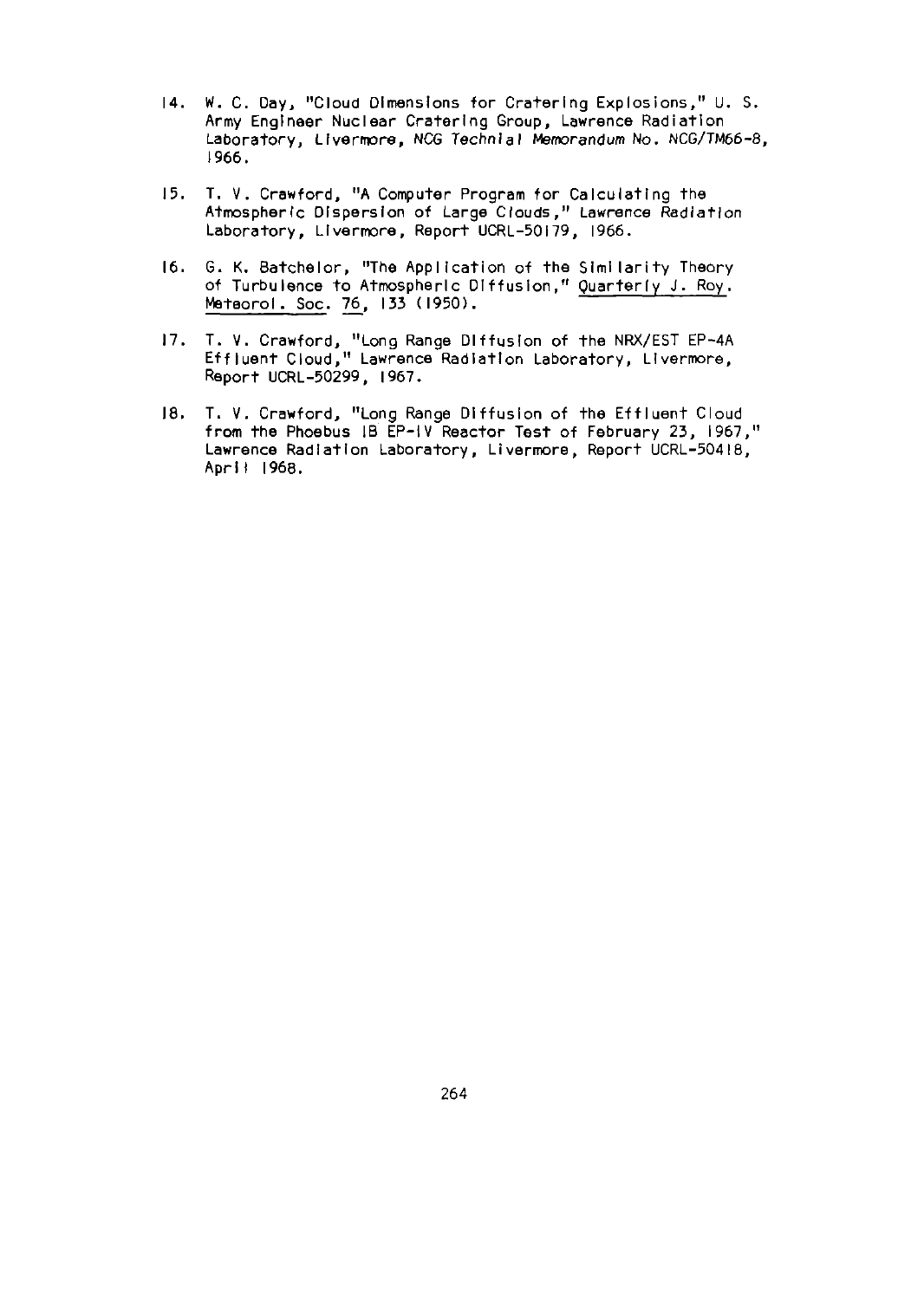|  | A -- Extremely unstable conditions | D -- Neutral conditions                                                     |
|--|------------------------------------|-----------------------------------------------------------------------------|
|  |                                    | $B$ -- Moderately unstable conditions $E \sim S$ Slightly stable conditions |
|  | C -- Siightly unstable conditions  | F -- Moderately stable conditions                                           |

**Table 1.** Relation of turbulence **types** to weather conditions.

|                              |                                                 |         |   | Nighttime conditions                                      |                     |
|------------------------------|-------------------------------------------------|---------|---|-----------------------------------------------------------|---------------------|
| Surface wind<br>speed, m/sec | Daytime insolation<br>Strong Moderate<br>Slight |         |   | Thin overcast<br>or $\geq 4/8$<br>cloudiness <sup>†</sup> | < 3/8<br>cloudiness |
| <2                           | Α                                               | $A - B$ | В |                                                           |                     |
| $\overline{2}$               | $A - B$                                         | B       | C | E                                                         | F                   |
| 4                            | в                                               | $B - C$ | Ċ | D                                                         | E                   |
| 6                            | C                                               | $C - D$ | D | D                                                         | D                   |
| >6                           | С                                               | D       | D | Ð                                                         | D                   |
|                              |                                                 |         |   |                                                           |                     |

**Applicable** to **heavy overcast,** day or night

tThe **degree of cloudiness** Is defined **as** that **fraction** of the sky above **the local** apparent **horizon which** is **covered by** clouds.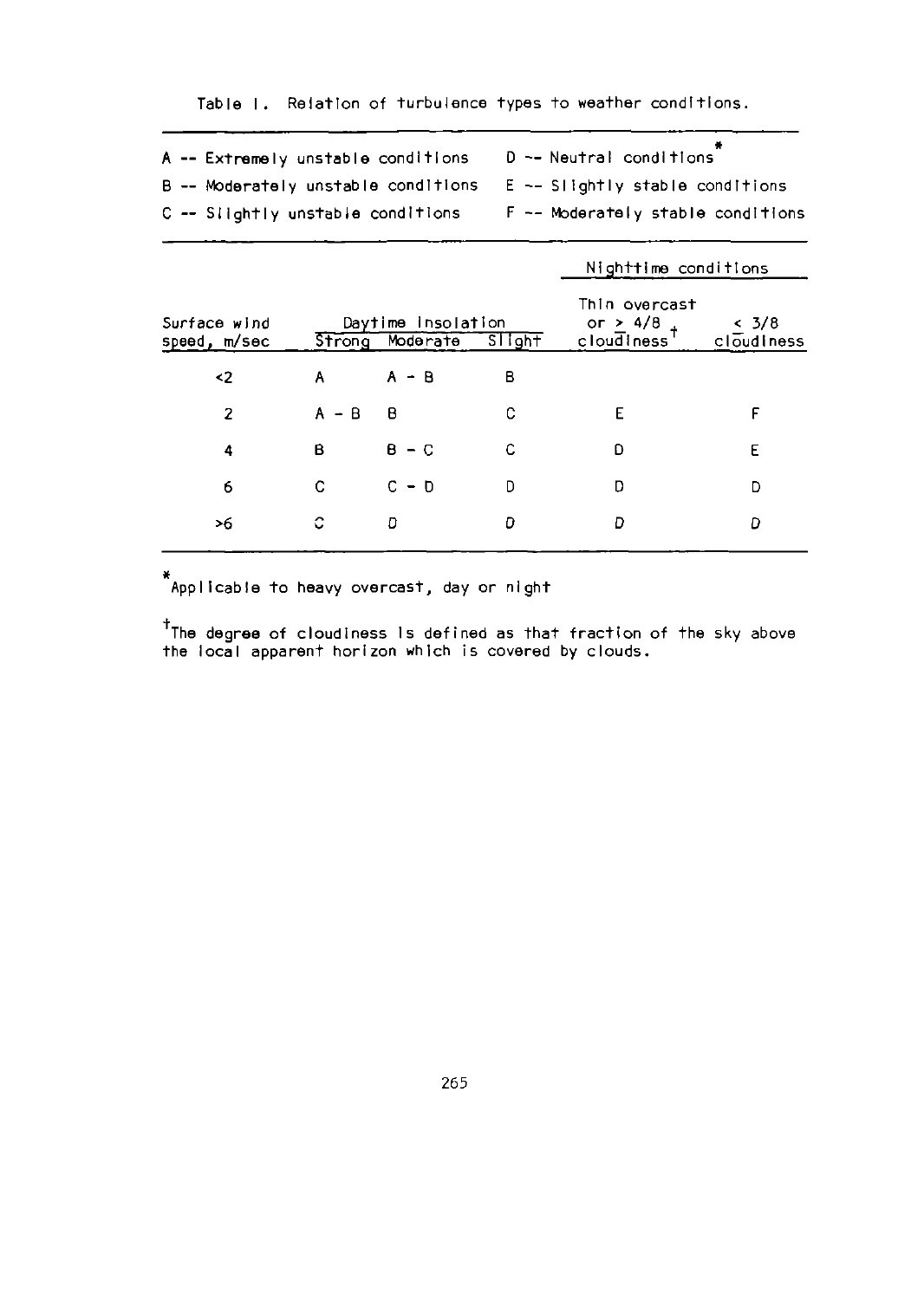| 30 minutes.                   |                |  |
|-------------------------------|----------------|--|
| Pasquill stability categories |                |  |
| A, extremely unstable         | $25.0^{\circ}$ |  |
| B, moderately unstable        | $20.0^\circ$   |  |
| C. slightly unstable          | $15.0^{\circ}$ |  |
| D, neutral                    | $10.0^{\circ}$ |  |
| E, slightly stable            | $5.0^{\circ}$  |  |
| F, moderately stable          | $2.5^{\circ}$  |  |

Table 2. Relationship between Pasquill stability categories and the<br>standard deviation of the wind direction fluctuation over<br>30 minutes.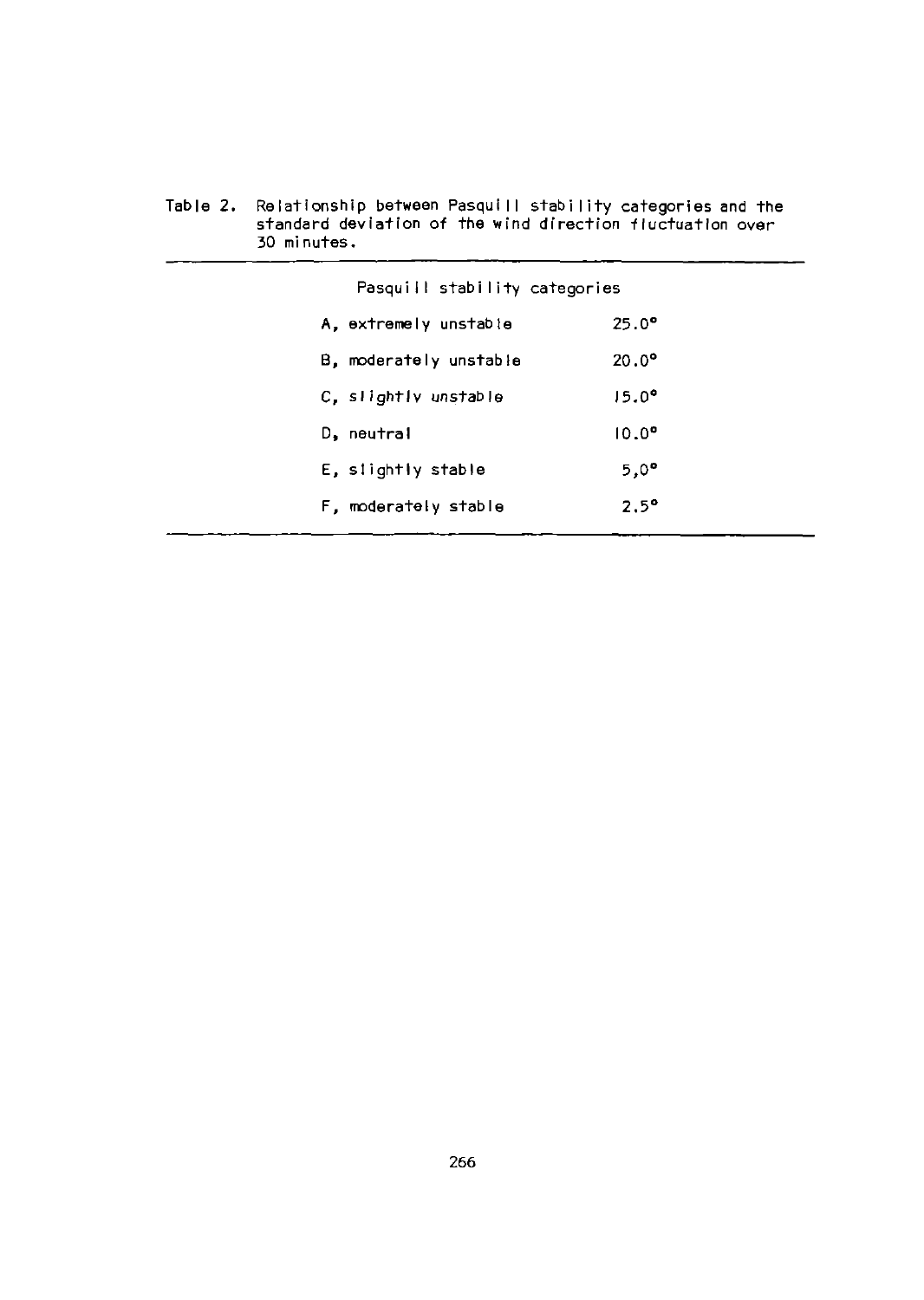

Figure  $\ddagger$ . Vertical diffusion  $\sigma_z$  versus downwind distance from source for Pasquill's turbulence types.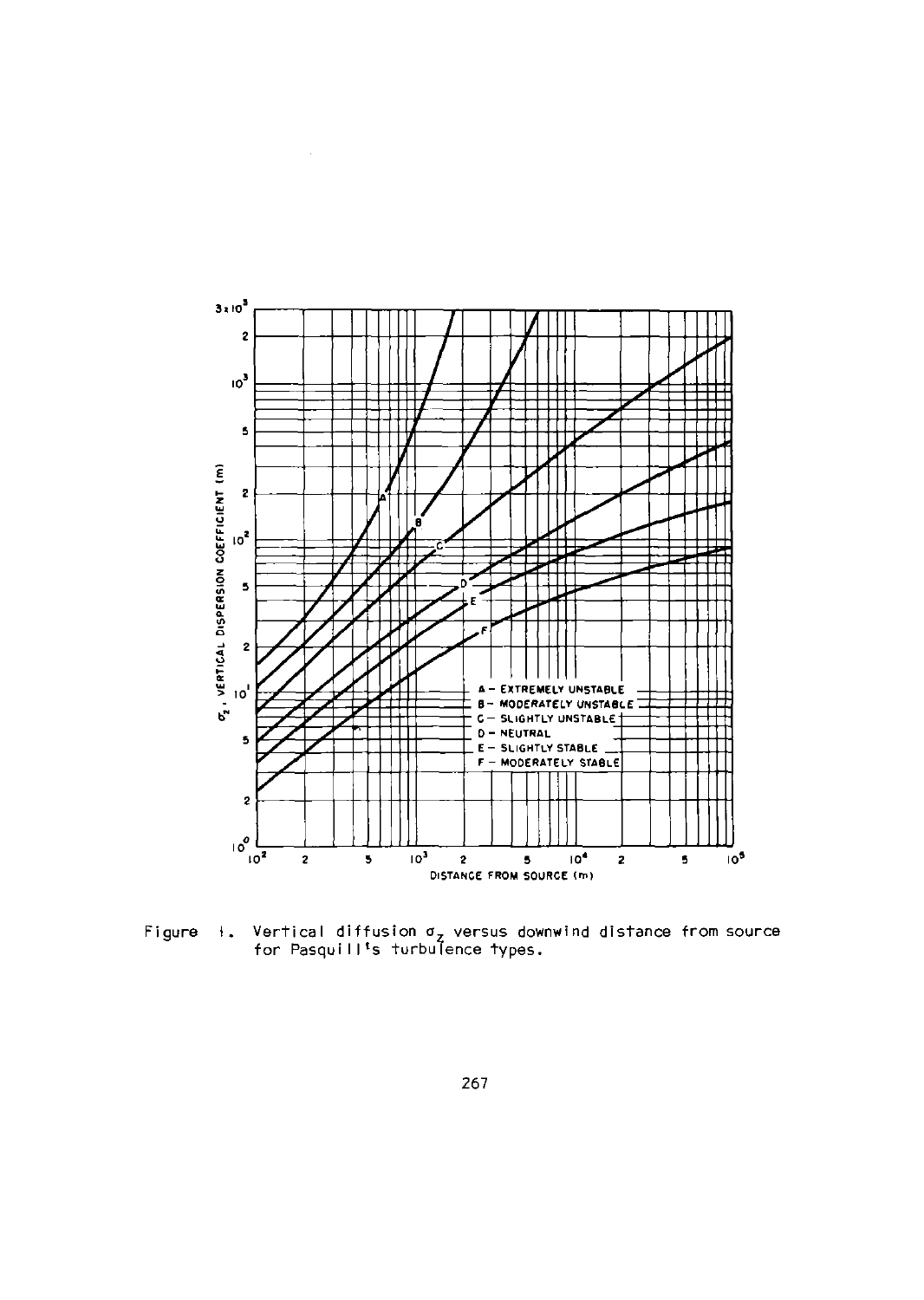

Figure 2. Lateral diffusion a<sub>y</sub> versus downwind distance from source<br>for Pasquill's turbulence types.



Figure 3. Model for vertical diffusivity as a function of height.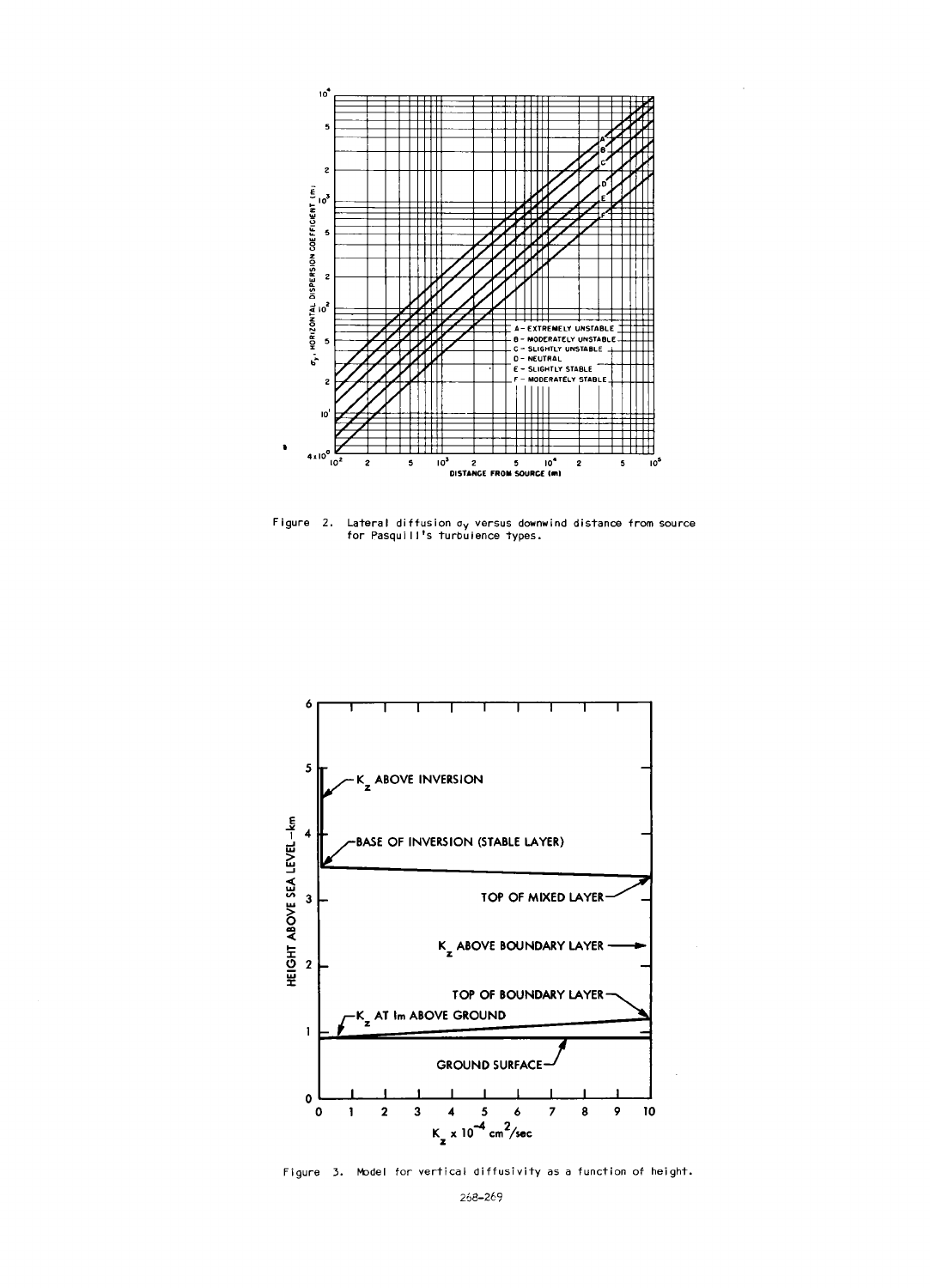

Figure 4. Grid system for the numerical diffusion model.



Figure 5. Calculated and measured airborne concentrations as a Function of time for the NRX/EST EP-4A event of<br>March 25, 1966.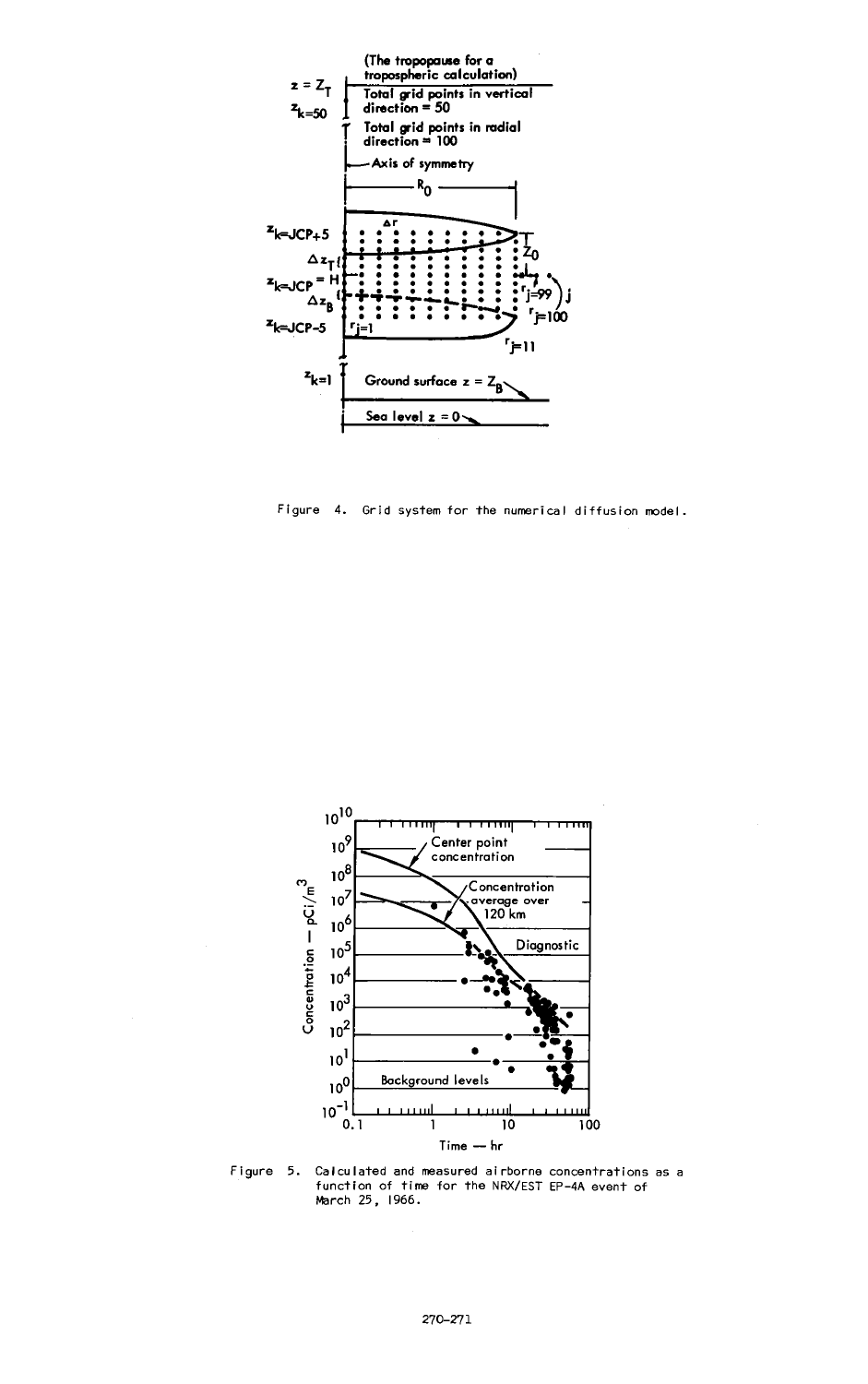

Calculated and measured airborne concentrations as a<br>function of time for the Phoebus IB EP-IV event of<br>February 23, 1967. Figure 6.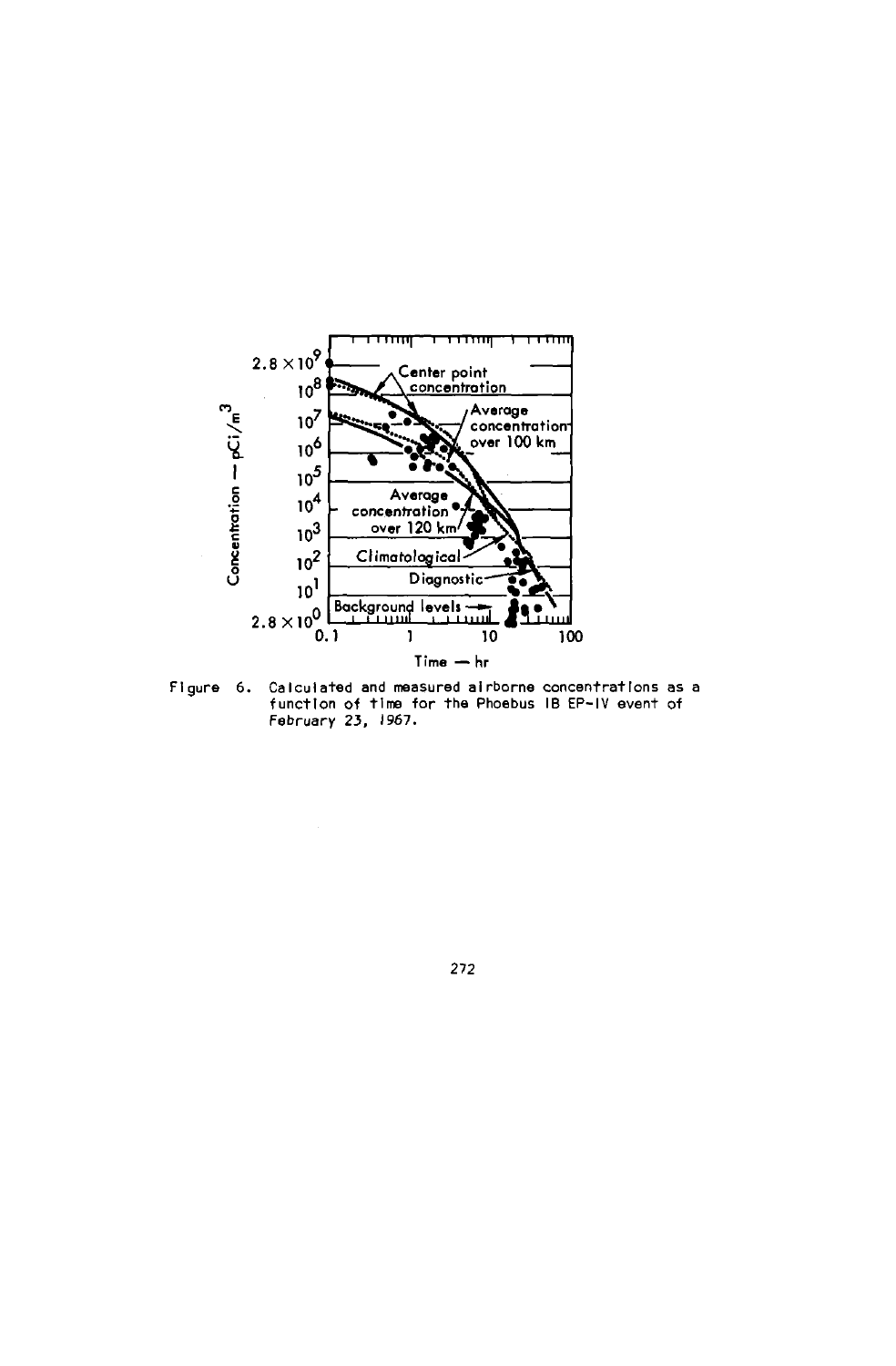

Calculated and measured alrborne concentrations as a<br>function of time for the Cabriolet event of January 26, 1967. Figure 7.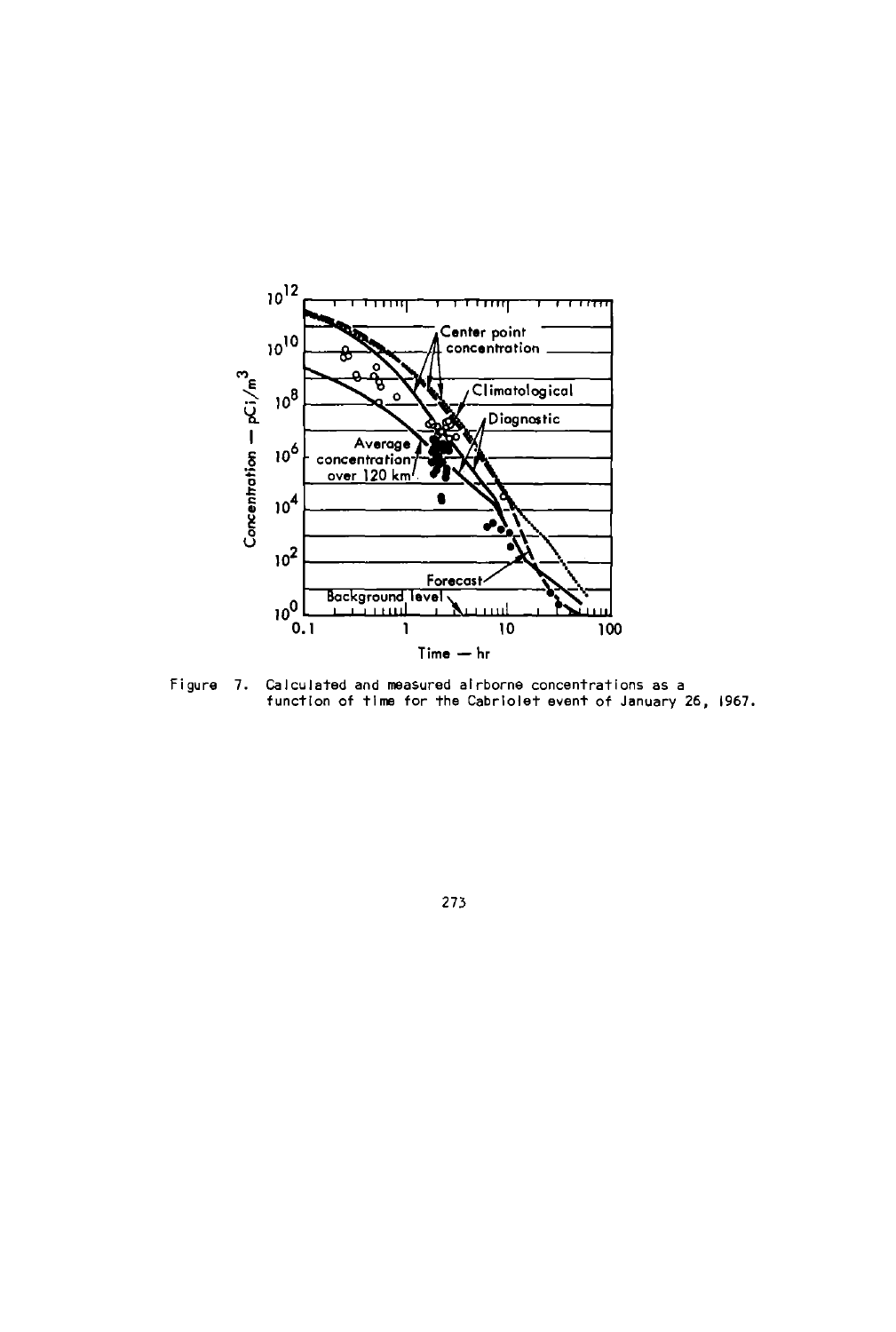

Calculated and measured airborne concentrations as a Figure 8. function of time for the Buggy event of March 12, 1968.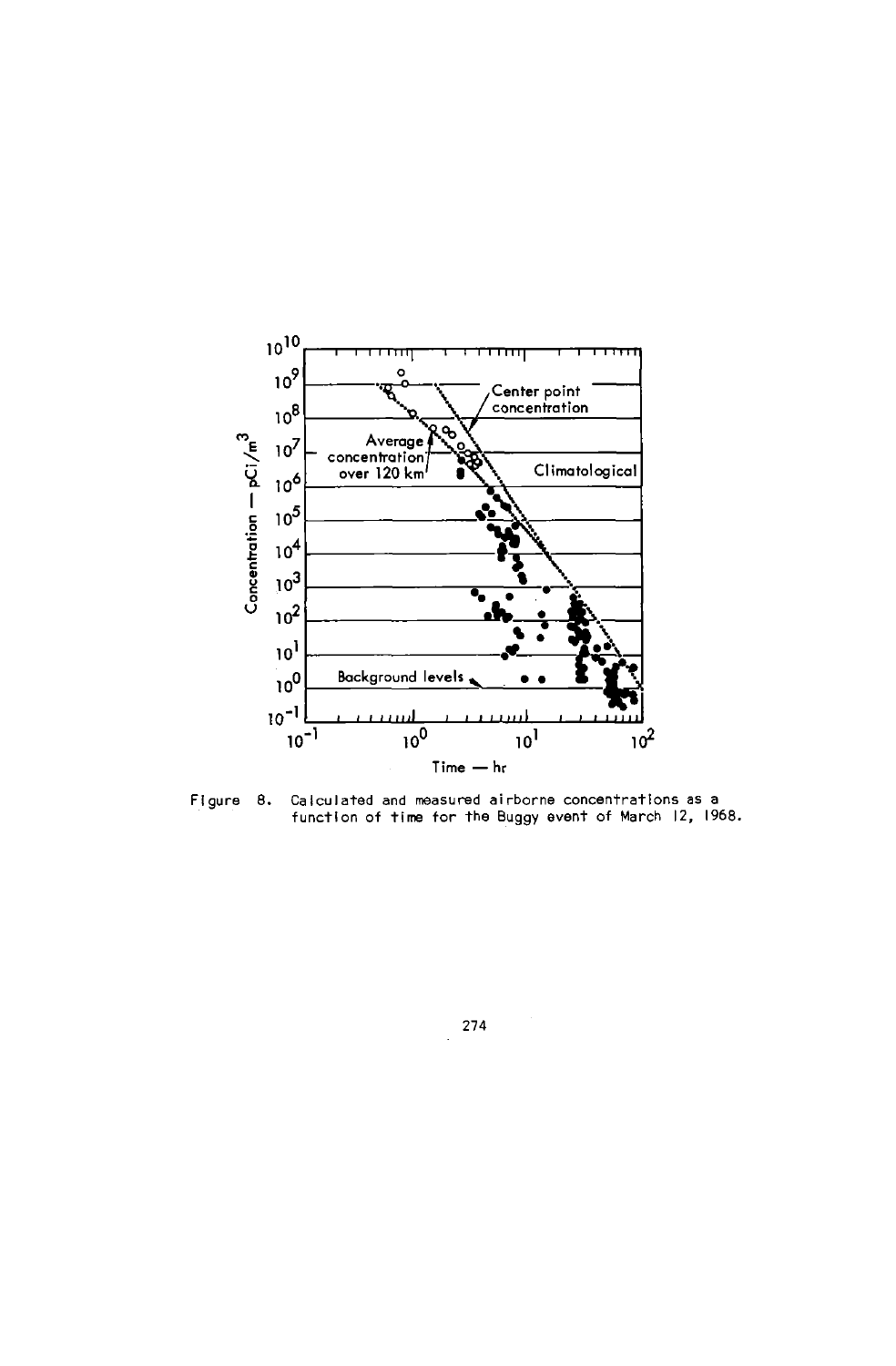

Figure 9. Calculated and measured iodine-131 deposition as a function of distanc<mark>e</mark> for the CabrIolet event o<br>January 26, 1968.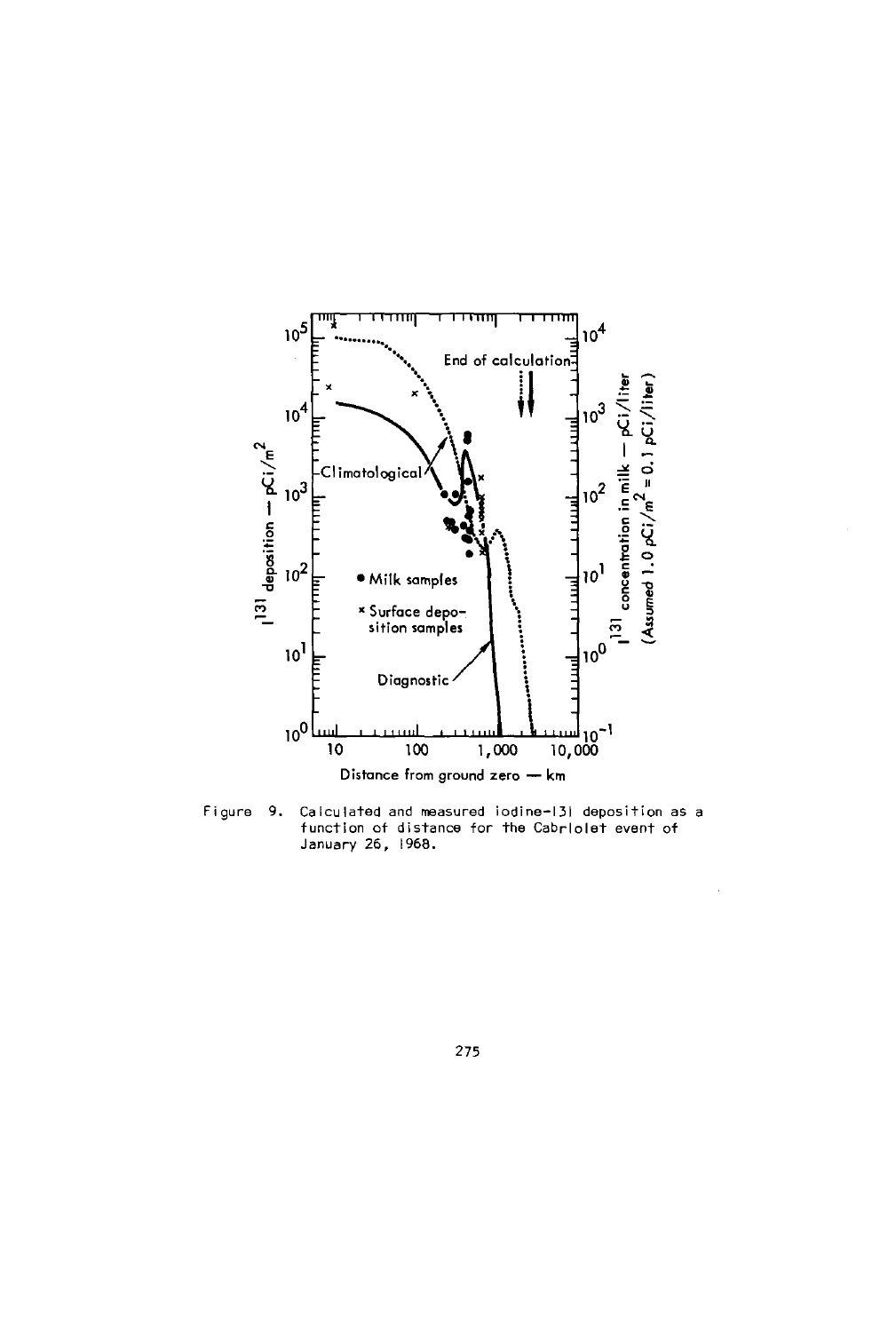

Figure 10. Calculated and measured odine-131 deposition as a function **of** distance for the Buggy event on March 12, 1968.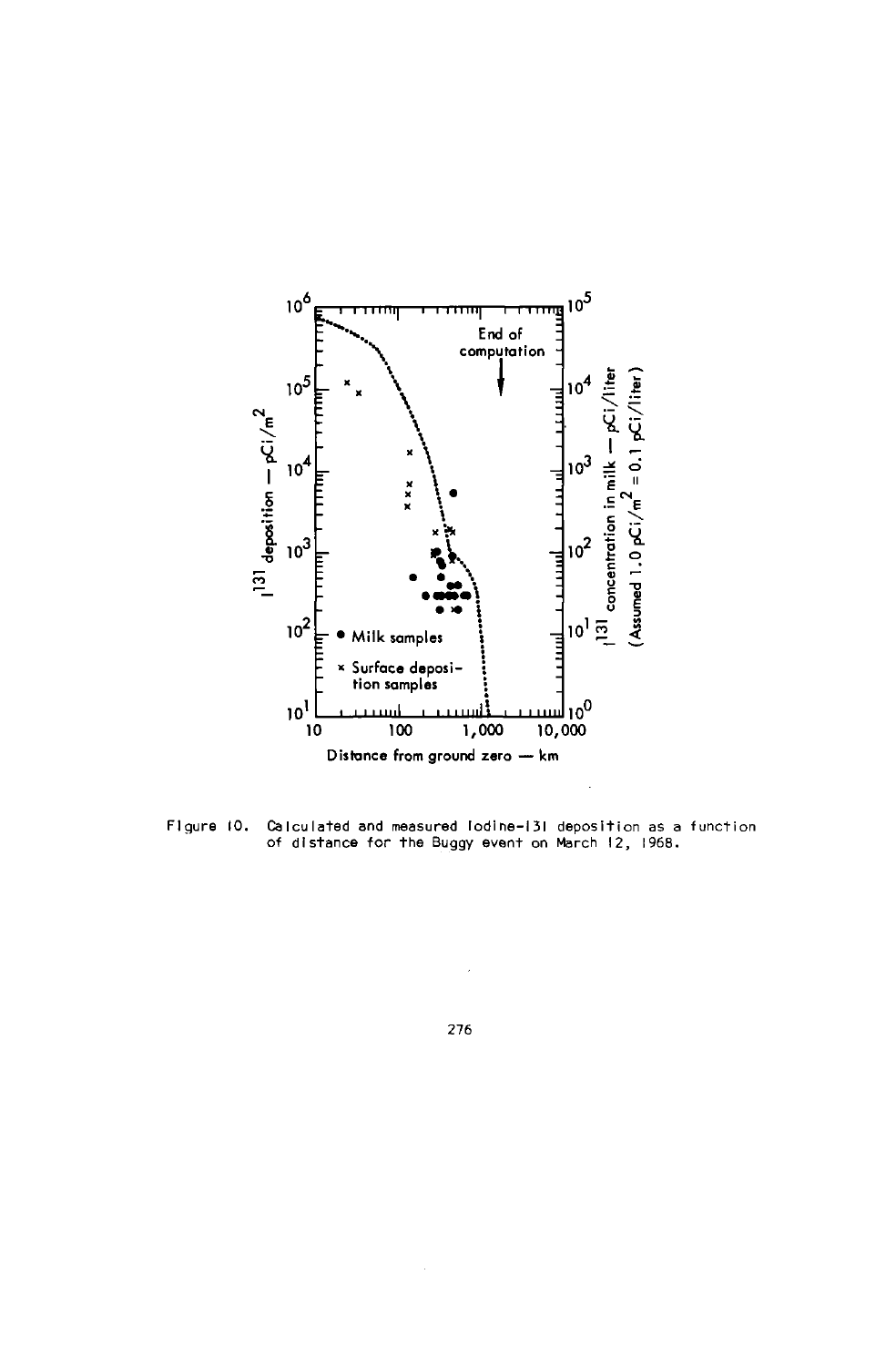1. From Alex Grendon:

Was it a slip of the tongue when you said that dilution was inversely proportional to wind speed and hence earlier arrival at a given point Is accompanied by greater dilution?

ANSWER:

No, I'm not sure of the use of the term "inversely." If you look at concentrations as a function of distance downwind, It's got wind speed on the bottom of the denominator. So as wind speed goes up, concentration goes down. That's what I meant to say.

2. From Alex Grendon:

How would you Interpret the horizontal line for the surface In the graph of  $K_2$  vs. height? It seems to imply that  $K_2$  near the ground is indeterminate,

ANSWER:

I'm not sure I completely understand the question, but the bottom curve on the graph I showed was a ground surface which was a horizontal line. Then I had a surface K<sub>z</sub> coming back to some low value<br>which I think on this particular example was 10<sup>3</sup>. No, it is not zero at the ground and the values range at one meter from a few hundred centimeters squared per second at nighttime to a few thousand in daytime.

3. From Frank Baker:

Can you predict the effects of a heavy rainfall on the deposition of radioactive fallout? I am assuming that you purposely detonated an explosive to coincide with the rain.

ANSWER:

Well, the example I showed was a calculation for Cabriolet in a snow storm and this was in a factor of 2 accuracy. I am the first to admit that our understanding of all of the precipitation scavenging mechanisms and the mechanics of a good heavy thunderstorm are not very well known. But, I think we can make a good stab at it and calculate the effect of a detonation in a heavy storm.

4. From T. C. Rozzell: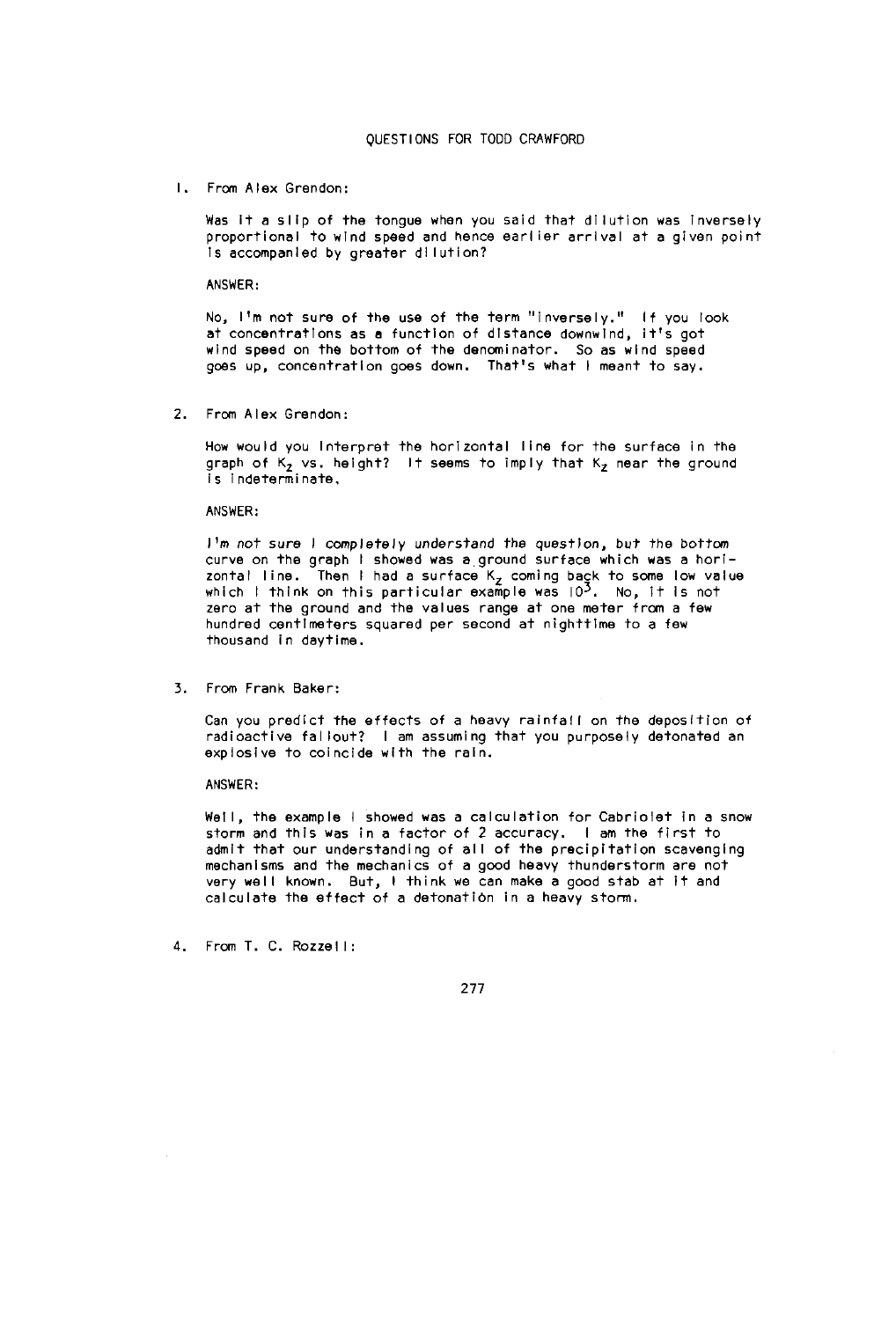In the four case studies presented for concentration of radioactivity as a function of time in the cloud, what radioactivity was measured- was it total or of one isotope such as iodine-131 used in the deposition study?

ANSWER:

The curves I showed for the four case studies were total activity.

5. From George Collins:

Are standard values of diffusion parameters such as those of Pasquill always used for predicting short-term micro-meso scale dispersion patterns, or are these parameters determined from on-site measurements where the detonation is to take place?

ANSWER:

There are two sides to that question. The discussion of Pasquill categories is related to the underground engineering, small gaseous leak kind of phenomena. That could be easily determined by a very general categorization of on-site weather and it would be used. The other question perhaps relates to the parameters used in the large cloud diffusion model which is not necessarily Pasquill's category. Those would also be determined from an examination of observed weather or forecast weather depending on the kind of forecast or what kind of calculation you were doing. Yes, on-site and nearcloud data are used.

6. From L. Anspaugh:

Your calculations evidently depend on an initial measurement of cloud concentration. How well can this initial value be predicted for a cratering shot?

ANSWER:

They don't depend so much on an initial value of concentration as they do on an initial estimate of total curies to put in the cloud. And the best way of answering that is to refer to the two Cabriolet and Buggy case studies I showed where the climatology, of course, had a calculation and pre-shot estimate of total curies, and post-shot calculations have actual measurements of total curies.

7. From William King:

.<br>Empirical values of σ<sub>v</sub> and σ<sub>z</sub> were obtained from observing particulate<br>behavior. Do gases diffuse In a similar manner or do you use differen<sup>.</sup>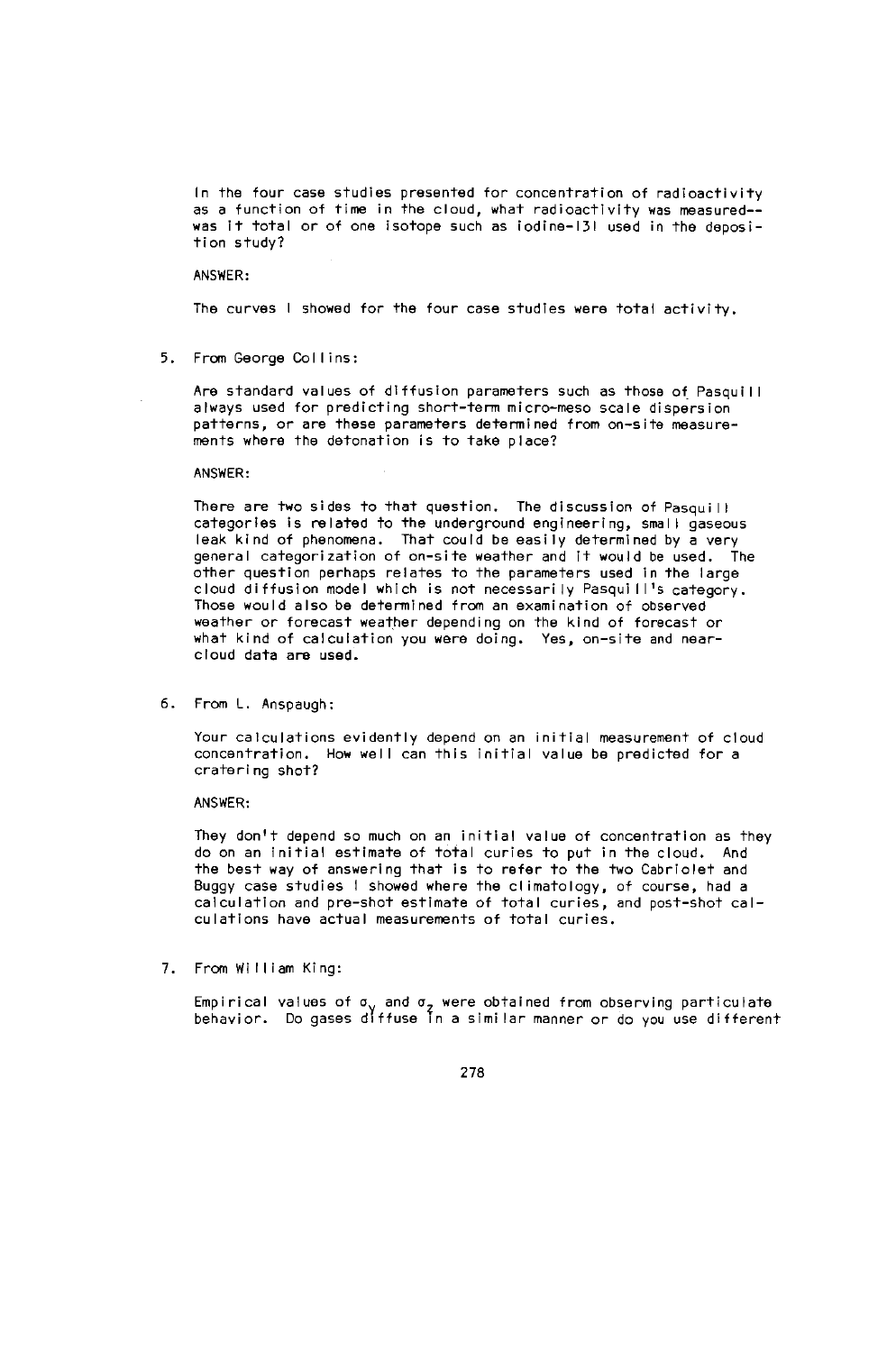values for predicting concentration of gases?

ANSWER:

In the context of my talk, we have been talking about both gases and particulate. If we have been talking about particulate, we have been talking about particles which are too small to act much like a particle- act more gas-like. So the answer to your question is that I used the words particulate and gaseous interchangeably, but with the assumption that the particles are too small to have any significant fall speed.

8. From C. A. Pelletier:

Apart from the health significance, clouds of radioactivity can be a nuisance to other nuclear operations by setting off stack monitors, contaminating low-level experiments, etc. Is it possible to give warning to these facilities in terms of estimated arrival time, and cloud concentrations?

ANSWER:

Yes.

9. From Darryl Randerson:

The presence of a cloud of radioactive debris is associated with an internal boundary condition, namely, a tight gradient of radioactivity<br>Finite-differencing schemes tend to "smooth-out" this discontinuity at a physically unrealistic rate. In your model, were you able to resolve this difficulty?

ANSWER:

A mutual concentration as a function of distance about the cloud center in my model is a gaussian one, and horizontally it's always gaussian. Numerical errors don't diffuse it faster, but horizontally it is always gasslan. It's not gaussian vertically because the diffusion rates are a function of height according to that slide I showed and also your deposition seems to wipe out the bottom of the cloud.